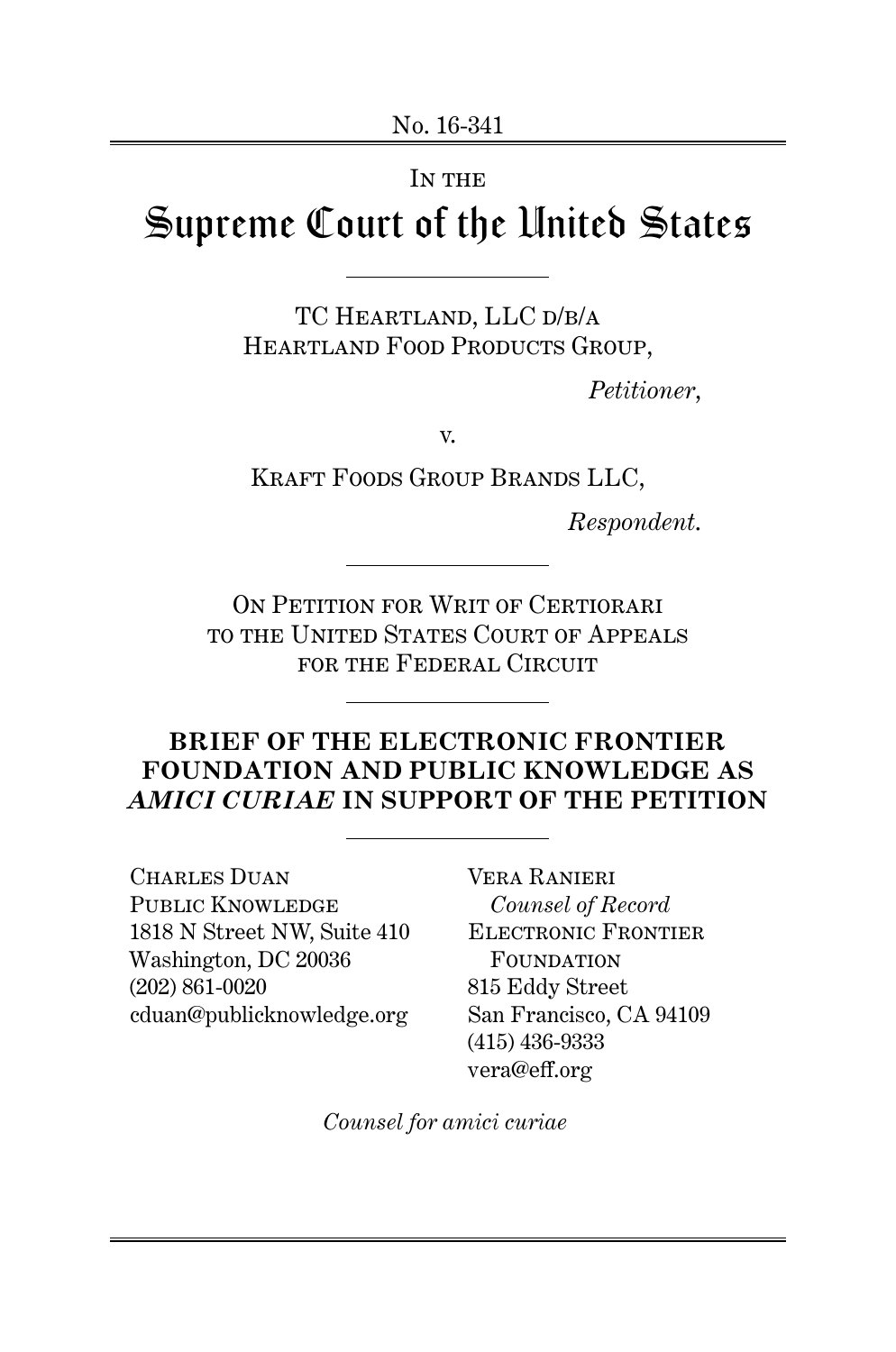#### **QUESTION PRESENTED**

*Fourco Glass Co. v. Transmirra Products Corp.* held that 28 U.S.C. § 1400(b) "is the sole and exclusive provision controlling venue in patent infringement actions, and . . . it is not to be supplemented by the provisions of 28 U.S.C. § 1391(c)." 353 U.S. 222, 229 (1957).

In 1988, Congress enacted a bundle of twenty-three "miscellaneous provisions" that included an amendment to § 1391—but not § 1400. Nevertheless, the Federal Circuit subsequently held that the amendment effected an overruling of *Fourco*, such that "§ 1391(c) is to supplement § 1400(b)." *VE Holding Corp. v. Johnson Gas Appliance Co.*, 917 F.2d 1574, 1580 (Fed. Cir. 1990).

The question presented is:

Did the Federal Circuit err in holding *Fourco* overruled by statute, such that § 1400(b) was no longer the sole and exclusive provision controlling venue in patent infringement actions?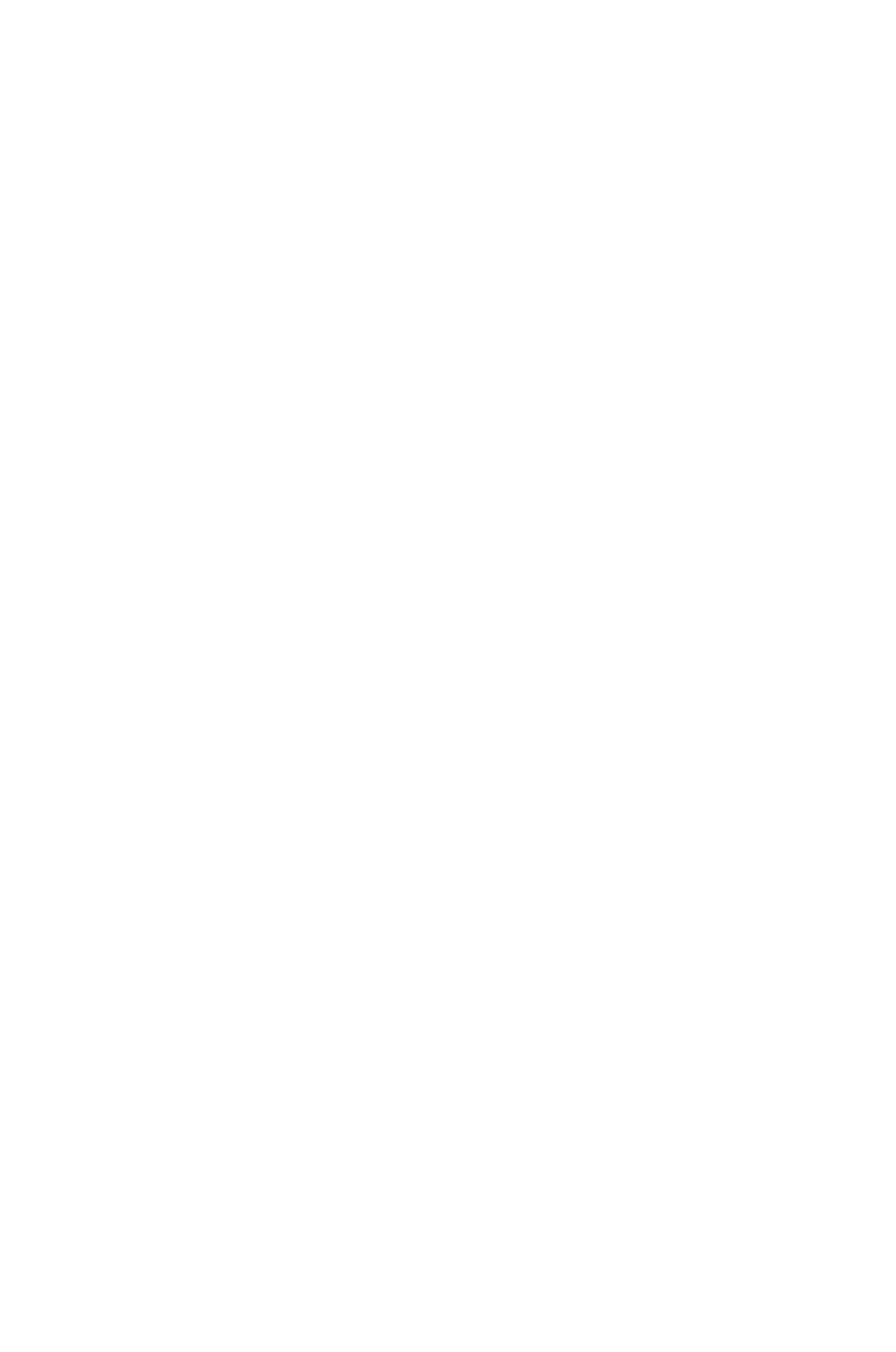# **TABLE OF CONTENTS**

|     |             | TABLE OF AUTHORITIES iv                                                                                  |
|-----|-------------|----------------------------------------------------------------------------------------------------------|
|     |             | INTEREST OF AMICI CURIAE  1                                                                              |
|     |             | SUMMARY OF ARGUMENT $\ldots \ldots \ldots \ldots \ldots 2$                                               |
|     |             |                                                                                                          |
| L.  |             | Prevailing Patent Venue Law Is Fundamentally Un-<br>fair and Contrary to Basic Principles of the Federal |
|     |             | $\overline{4}$                                                                                           |
|     | $A_{\cdot}$ | Venue Is Premised on Fairness to Litigants, Es-<br>$\overline{4}$                                        |
|     | В.          | The Federal Circuit's VE Holding Decision Al-                                                            |
|     |             | lows Patent Owners Nearly Unlimited Choice                                                               |
|     |             | $\overline{5}$<br>of Venue $\ldots \ldots \ldots \ldots \ldots \ldots$                                   |
|     | C.          | There Is No Counterweight to This Substantial                                                            |
|     |             | Boon to Patentees, Due to Other Federal Cir-                                                             |
|     |             | 7                                                                                                        |
| II. |             | Unfairness in Patent Venue Has Serious Practical                                                         |
|     |             | Effects for Industry, the Judiciary, and the Public $\ldots$ 12                                          |
|     | А.          | Scholarship Suggests that Patent Forum Shop-<br>ping May Be Spawning Troubling Practices                 |
|     |             | Among Courts14                                                                                           |
|     | $B_{\cdot}$ | Prior Cases Demonstrate that Unlimited Venue                                                             |
|     |             | Produces Substantive Outcomes Unfairly Fa-                                                               |
|     |             | voring Patent Asserters 17                                                                               |
|     |             | III. Immediate Review of This Case Is Necessary to Pre-                                                  |
|     |             | vent the Ongoing Harms of This Unproductive Gam-                                                         |
|     |             | ing of Venue                                                                                             |
|     |             | <b>CONCLUSION</b>                                                                                        |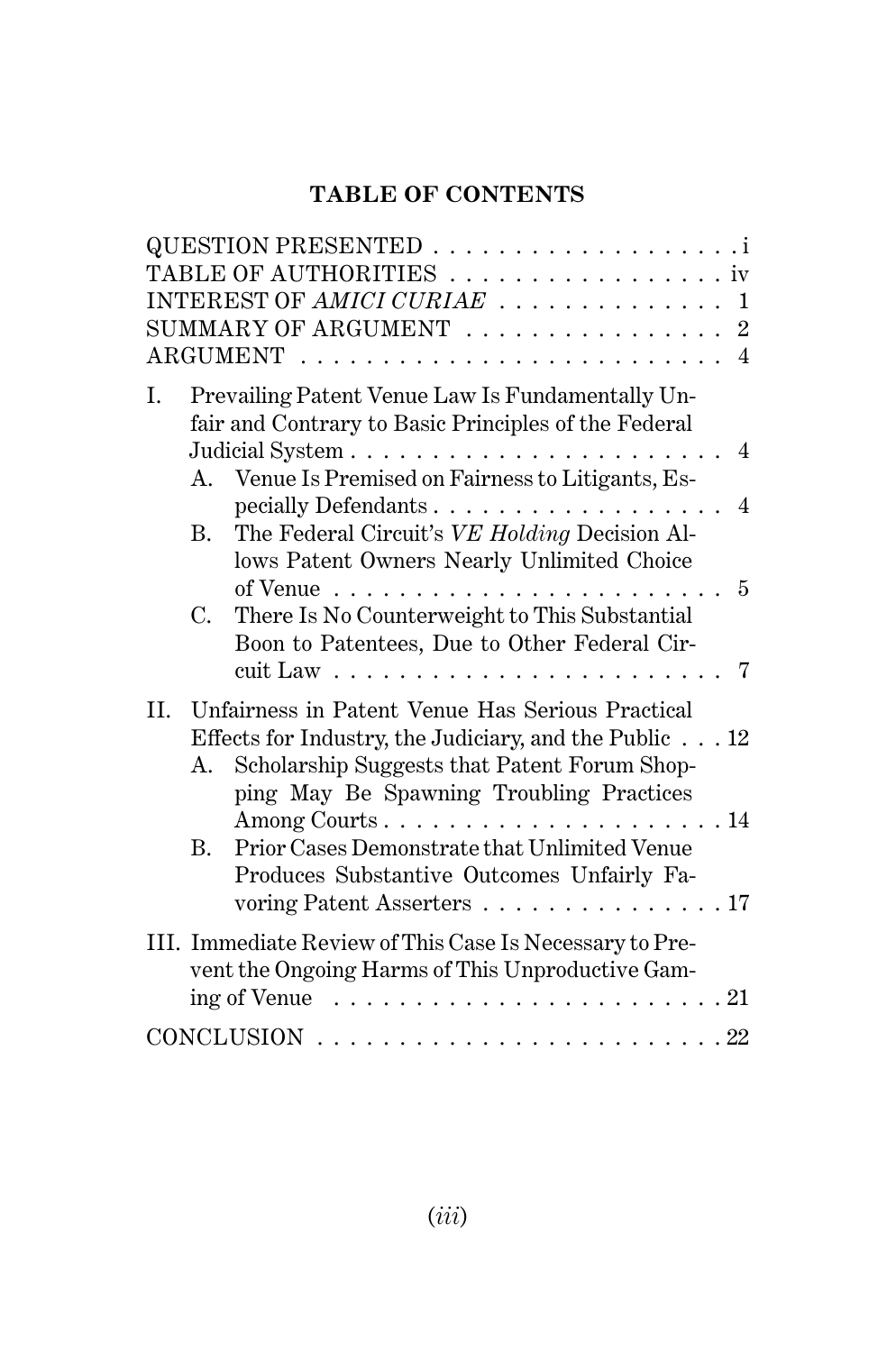## **TABLE OF AUTHORITIES**

## **Cases**

| Acer America Corp., In re,<br>626 F.3d 1252 (Fed. Cir. 2010)<br>13                                                                                                                 |
|------------------------------------------------------------------------------------------------------------------------------------------------------------------------------------|
| Acorda Therapeutics Inc.<br>v. Mylan Pharmaceuticals Inc.,<br>817 F.3d 755 (Fed. Cir. 2016).<br>$8 - 9$                                                                            |
| Alice Corp. Pty. Ltd. v. CLS Bank International,<br>134 S. Ct. 2347 (2014).<br>$\begin{array}{cccccccccccccc} . & . & . & . & . & . & . & . & . & . & . & . & . \end{array}$<br>-1 |
| Altera Corp. v. Papst Licensing GmbH & Co. KG,<br>Nos. 15-1914, -1919 (Fed. Cir. Dec. 21, 2015) $\ldots \ldots 11$                                                                 |
| Apple, Inc., In re,<br>581 F. App'x 886 (Fed. Cir. 2014) (per curiam) $\ldots \ldots 13$                                                                                           |
| Autogenomics, Inc. v. Oxford Gene Technology Ltd.,<br>566 F. 3d 1012 (Fed. Cir. 2009)<br>.10                                                                                       |
| Avocent Huntsville Corp. v. Aten International Co.,<br>552 F.3d 1324 (Fed. Cir. 2008)<br>10                                                                                        |
| Beverly Hills Fan Co. v. Royal Sovereign Corp.,<br>21 F.3d 1558 (Fed. Cir. 1994)<br>8<br>.                                                                                         |
| Biosearch Technologies, Inc., In re,<br>452 F. App'x 986 (Fed. Cir. 2011)<br>.13                                                                                                   |
| Braden v. 30th Judicial Circuit Court,<br>$410$ U.S. $484$ $(1973)$<br>5                                                                                                           |
| Brown v. Crawford County,<br>960 F.2d 1002 (11th Cir. 1992)<br>.16                                                                                                                 |
| Commil USA, LLC v. Cisco Systems, Inc.,<br>135 S. Ct. 1920 (2015)<br>9<br>.                                                                                                        |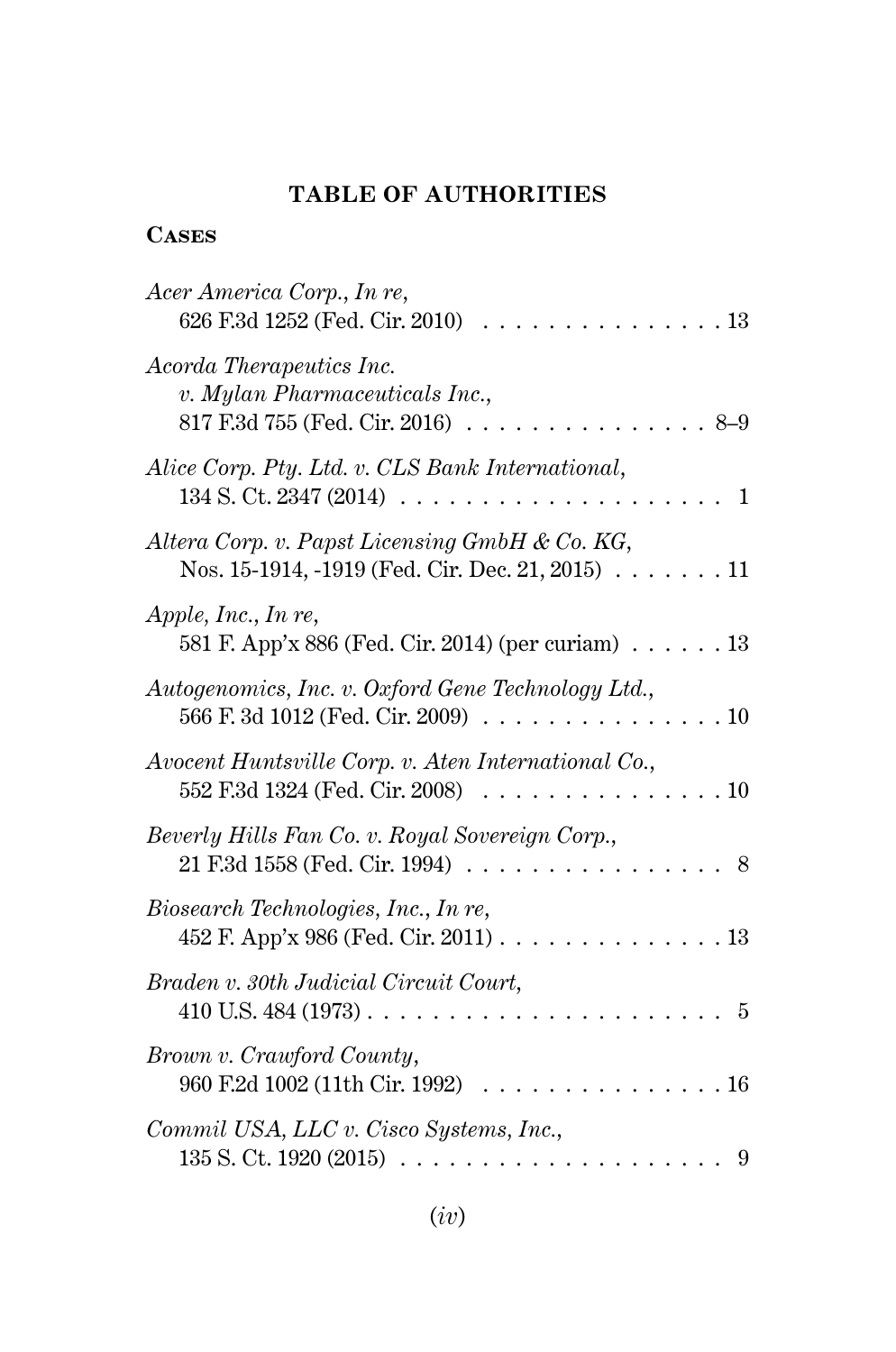| Denver & Rio Grande Western Railroad Co.<br>v. Brotherhood of Railroad Trainmen,<br>387 U.S. 556 (1967).<br>4             |
|---------------------------------------------------------------------------------------------------------------------------|
| eBay Inc. v. MercExchange, LLC,<br>547 U.S. 388 (2006).<br>9                                                              |
| Eclipse IP LLC v. Alfa Vitamin Labs, Inc.,<br>No. 2:15-cv-353 (E.D. Tex. Aug. 25, 2015).<br>.19                           |
| Eclipse IP LLC v. PayByPhone Technologies, Inc.,<br>No. 2:14-cv-154 (C.D. Cal. May 29, 2014) $\ldots \ldots \ldots 17-18$ |
| Eclipse IP, LLC<br>v. Pro-Source Performance Products, Inc.,<br>No. 2:15-cv-363 (E.D. Tex. June 11, 2015) 18–19           |
| $EMC$ Corp., In re,<br>677 F.3d 1351 (Fed. Cir. 2012)<br>.13                                                              |
| Fourco Glass Co. v. Transmirra Products Corp.,<br>353 U.S. 222 (1957).<br>i, 6, 21                                        |
| Genentech, Inc., In re,<br>566 F.3d 1338 (Fed. Cir. 2009)<br>.13                                                          |
| Google Inc., In re,<br>13<br>588 F. App'x 988 (Fed. Cir. 2014).                                                           |
| Google Inc., In re,<br>No. 15-138, 2015 WL 5294800 (Fed. Cir. July 16, 2015) 13                                           |
| Halo Electronics, Inc. v. Pulse Electronics, Inc.,<br>136 S. Ct. 1923 (2016).<br>1                                        |
| Hoffmann-La Roche Inc., In re,<br>587 F.3d 1333 (Fed. Cir. 2009)<br>.13                                                   |
| International Shoe Co. v. Washington,                                                                                     |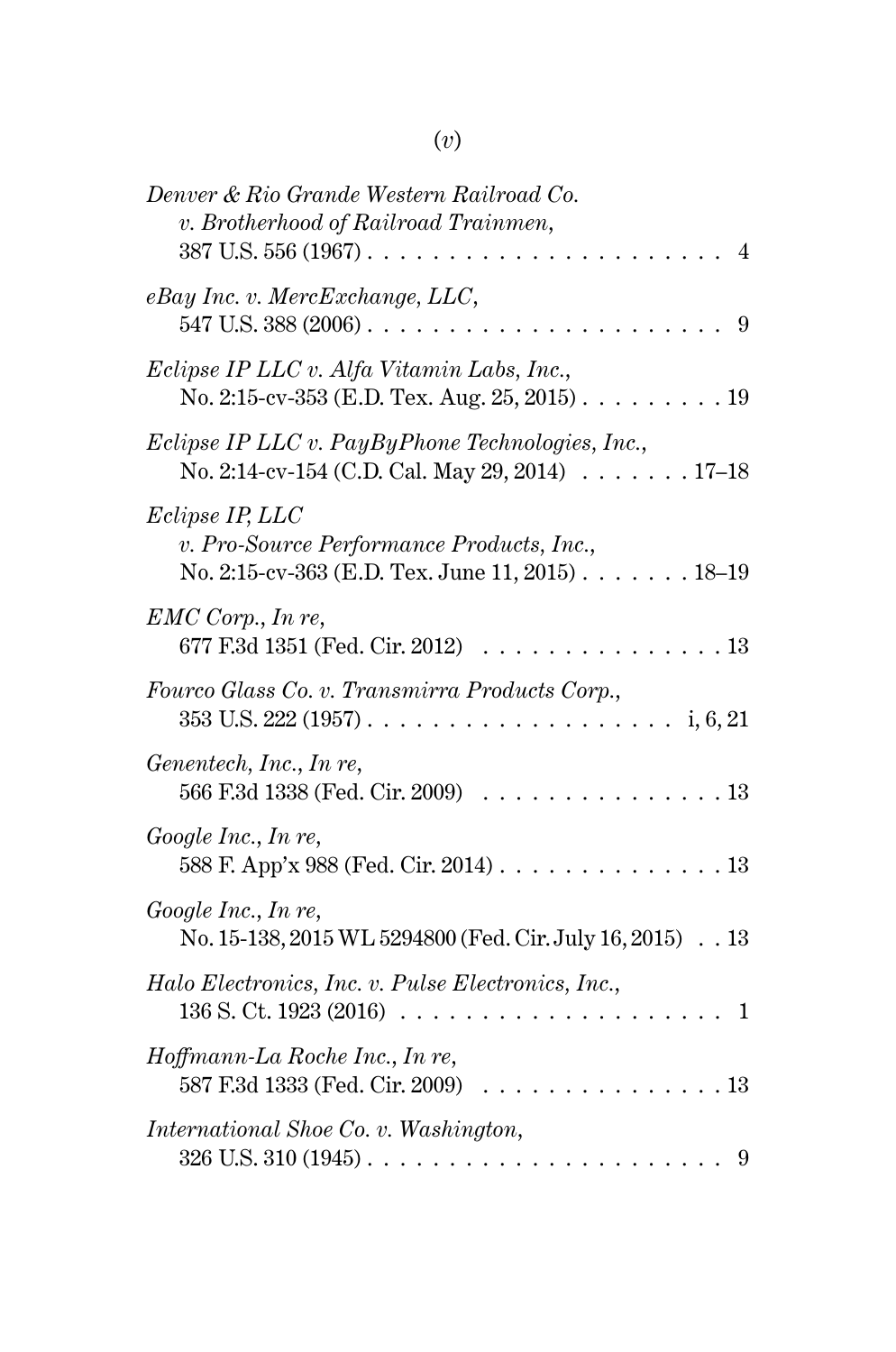# (*vi*)

| Leroy v. Great Western United Corp.,<br>443 U.S. 173 (1979).<br>4                                                         |
|---------------------------------------------------------------------------------------------------------------------------|
| Microsoft Corp., In re,<br>630 F.3d 1361 (Fed. Cir. 2011)<br>. 13                                                         |
| Morgan Stanley, In re,<br>417 F. App'x 947 (Fed. Cir. 2011) (per curiam) $\dots \dots 13$                                 |
| Nautilus, Inc. v. Biosig Instruments, Inc.,<br>134 S. Ct. 2120 (2014)<br>1                                                |
| Neirbo Co. v. Bethlehem Shipbuilding Corp.,<br>$308$ U.S. $165(1939)$<br>$\mathbf{L}$ and $\mathbf{L}$                    |
| Network Protection Sciences, LLC v. Fortinet, Inc.,<br>No. 12-cv-1106, 2013 WL 4479336 (N.D. Cal. Aug. 20,<br>2013)<br>10 |
| Nintendo Co., In re,<br>544 F. App'x 934 (Fed. Cir. 2013)<br>.13                                                          |
| Nintendo Co., In re,<br>589 F.3d 1194 (Fed. Cir. 2009)<br>.13                                                             |
| Nintendo of America, Inc., In re,<br>13<br>756 F.3d 1363 (Fed. Cir. 2014)                                                 |
| Nuance Communications, Inc.<br>v. Abbyy Software House,<br>626 F.3d 1222 (Fed. Cir. 2010)<br>8                            |
| Octane Fitness, LLC v. Icon Health & Fitness, Inc.,<br>134 S. Ct. 1749 (2014)<br>.<br>1                                   |
| Oracle Corp., In re,<br>399 F. App'x 587 (Fed. Cir. 2010)<br>13                                                           |
| Red Wing Shoe Co. v. Hockerson-Halberstadt, Inc.,<br>148 F.3d 1355 (Fed. Cir. 1998)<br>$\ldots$ . $10-11, 16$             |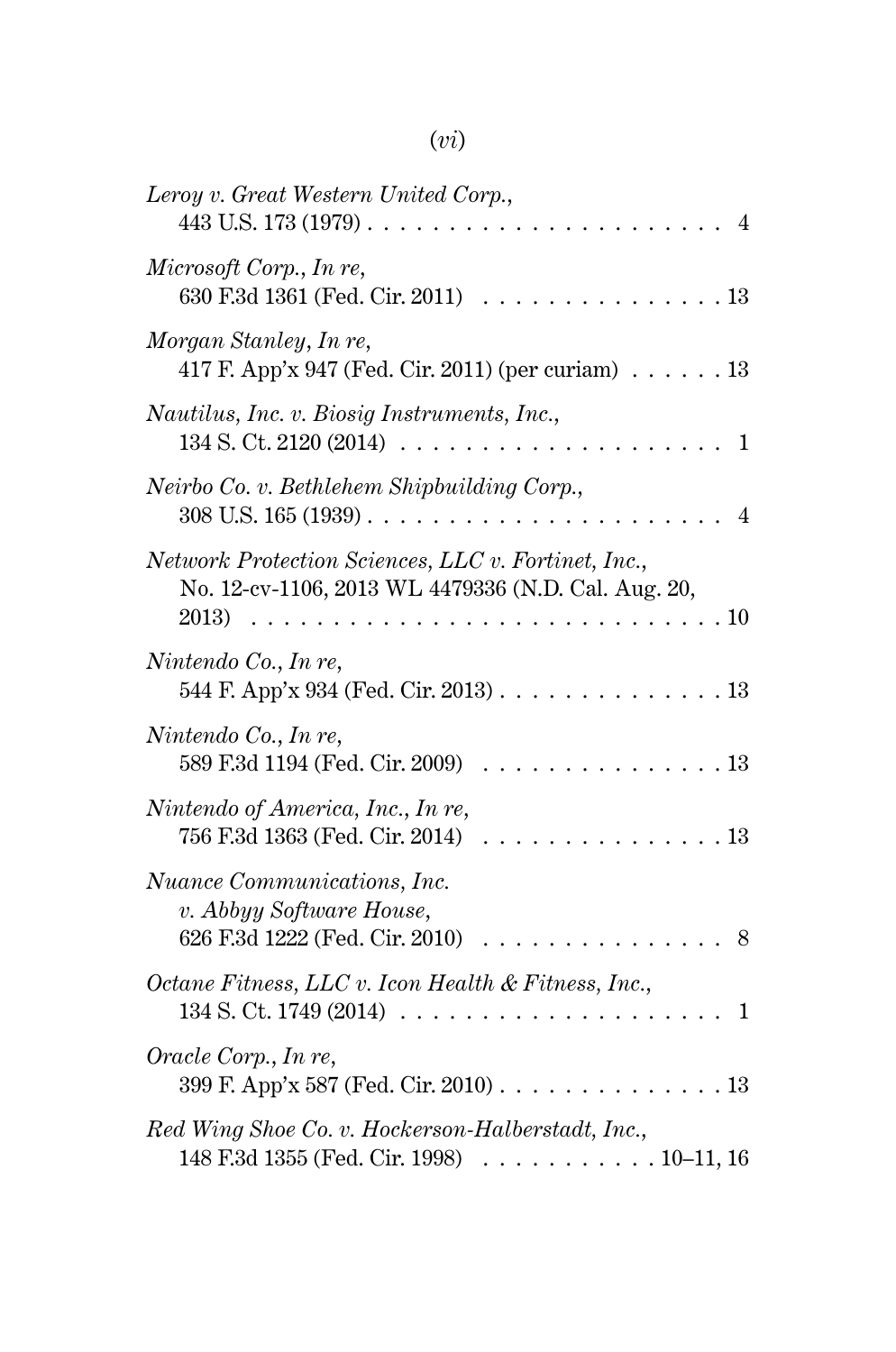# (*vii*)

| Reuben H. Donnelley Corp. v. FTC,<br>580 F.2d 264 (7th Cir. 1978).<br>5                                                     |
|-----------------------------------------------------------------------------------------------------------------------------|
| Shipping & Transit, LLC v. LD Products, Inc.,<br>No. 9:16-cv-81040 (S.D. Fla. complaint filed June 21,<br>2016)<br>20       |
| Shipping & Transit, LLC v. Neptune Cigars, Inc.,<br>No. 2:16-cv-03836 (C.D. Cal. complaint filed June 1,<br>2016)<br>20     |
| SRI International, Inc.<br>v. Internet Security Systems, Inc.,<br>511 F.3d 1186 (2008)<br>18                                |
| Stonite Products Co. v. Melvin Lloyd Co.,<br>$315$ U.S. $561$ $(1942)$<br>$5 - 7$<br>$\overline{a}$                         |
| Toa Techs, Inc., In re,<br>543 F. App'x 1006 (Fed. Cir. 2013).<br>13                                                        |
| Toyota Motor Corp., In re,<br>747 F.3d 1338 (Fed. Cir. 2014)<br>. 13                                                        |
| TS Tech USA Corp., In re,<br>551 F.3d 1315 (Fed. Cir. 2008)<br>13                                                           |
| VE Holding Corp. v. Johnson Gas Appliance Co.,<br>917 F.2d 1574 (Fed. Cir. 1990) $\ldots$ i, 2-7, 12, 16-17, 21             |
| Verizon Business Network Services Inc., In re,<br>635 F.3d 559 (Fed. Cir. 2011)<br>13<br>$\sim$ $\sim$ $\sim$ $\sim$ $\sim$ |
| Xilinx, Inc. v. Papst Licensing GmbH & Co. KG,<br>113 F. Supp. 3d 1027 (N.D. Cal. 2015) $\ldots \ldots$<br>11               |
| Zimmer Holdings, Inc., In re,<br>609 F.3d 1378 (Fed. Cir. 2010)<br>.13                                                      |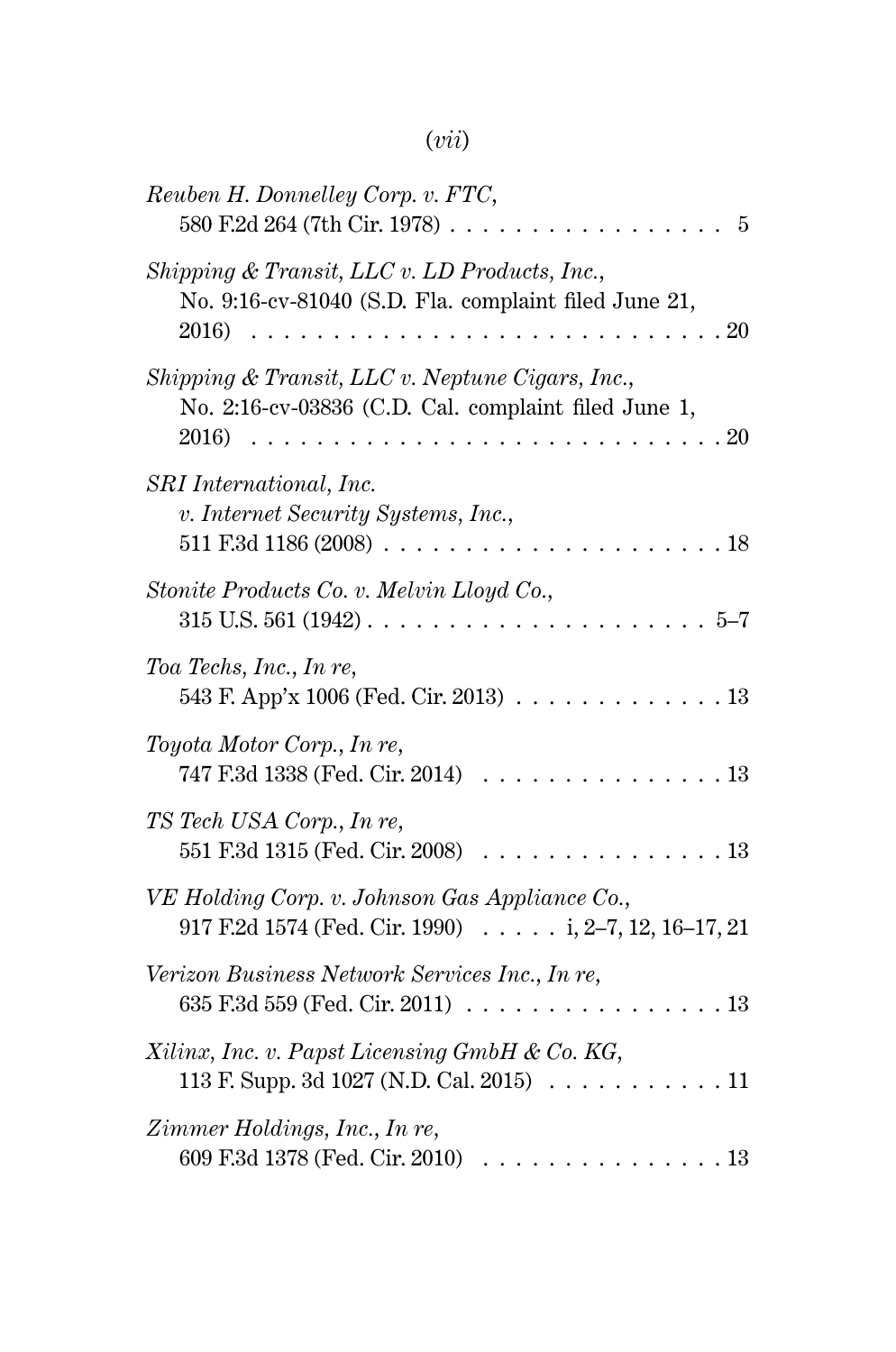| ı. |  |
|----|--|
|    |  |
|    |  |

### **Statutes and Rules**

| Act of Mar. 3, 1897, ch. 395, 29 Stat. 695 $\ldots \ldots \ldots \ldots$ 5                                                          |
|-------------------------------------------------------------------------------------------------------------------------------------|
|                                                                                                                                     |
|                                                                                                                                     |
|                                                                                                                                     |
|                                                                                                                                     |
| Judicial Improvements and Access to Justice Act, Pub. L.<br>No. 100-702, 102 Stat. 4642 (1988) $\ldots \ldots \ldots \ldots \ldots$ |
| Judiciary Act of 1789, ch. 20, 1 Stat. 73 5                                                                                         |
| Jurisdiction and Removal Act of 1875, ch. 137, 18 Stat. 470 . 5                                                                     |

# **Other Sources**

| Charles W. Adams, The Court of Appeals for the Federal                                 |
|----------------------------------------------------------------------------------------|
| Circuit: More than a National Patent Court, 49 Mo. L.                                  |
|                                                                                        |
| J. Jonas Anderson, Court Competition for Patent Cases,                                 |
| 163 U. Pa. L. Rev. 631 (2015) $\ldots \ldots \ldots \ldots \ldots \ldots \ldots$ 9, 14 |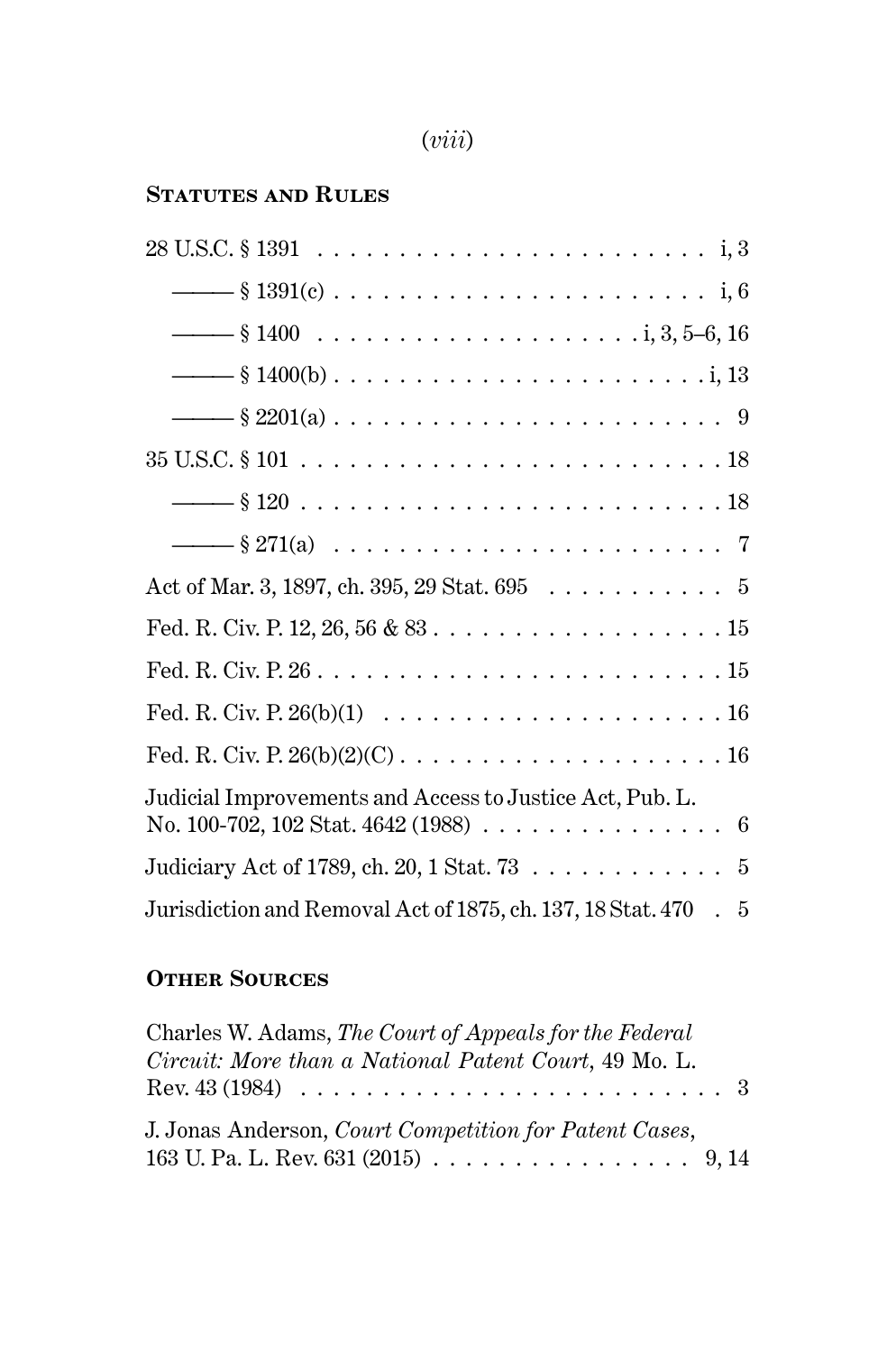# (*ix*)

| Jeff Bounds, Patent Suits Flood East Texas Court, Dal-<br>las Morning News, Dec. 13, 2015, http://www.dallasnews.<br>com/business/headlines/20151213-patent-suits-flood-<br>east-texas-court.ece<br>.12                                                                                               |
|-------------------------------------------------------------------------------------------------------------------------------------------------------------------------------------------------------------------------------------------------------------------------------------------------------|
| Brief of Public Knowledge and the Electronic Frontier<br>Foundation as Amici Curiae in Support of Neither Party,<br>Altera Corp. v. Papst Licensing GmbH & Co. KG, Nos.<br>15-1914, -1919 (Fed. Cir. Dec. 21, 2015), available at<br>https://www.eff.org/files/2015/12/21/brief-altera-v-papst.<br>11 |
| Colleen V. Chien & Michael Risch, Recalibrating Patent<br>Venue, Patently-O (Oct. 6, 2016), http://patentlyo.com/<br>patent/2016/10/recalibrating-patent-venue.html<br>.12                                                                                                                            |
| Docket Control Order, Eclipse IP LLC v. Alfa Vitamin<br>Labs, Inc., No. 2:15-cv-353 (E.D. Tex. Aug. 24, 2015) 19                                                                                                                                                                                      |
| Docket Control Order (July 6, 2015), http://www.txed.<br>uscourts.gov/page1.shtml?location<br>. 15                                                                                                                                                                                                    |
| Lisa A. Dolak, Declaratory Judgment Jurisdiction in<br>Patent Cases: Restoring the Balance Between the Paten-<br>tee and the Accused Infringer, 38 B.C. L. Rev. 903 (1997)<br>9                                                                                                                       |
| Emergency Motion of Plaintiff Eclipse IP LLC to Strike<br>Defendant Pro-Source Performance Products, Inc.'s Mo-<br>tion to Dismiss, Eclipse IP, LLC v. Pro-Source Perfor-<br>mance Prods., Inc. ("Pro-Source"), No. 2:15-cv-363 (E.D.<br>Tex. June 24, 2015)<br>19<br>.                               |
| Brian C. Howard, Lex Machina 2014 Year in Review<br>(2014), available at http://pages.lexmachina.com/rs/<br>lexmachina / images / 2014%20Patent%20Litigation%<br>$20$ Report.pdf<br>.15                                                                                                               |
| H.R. Rep. No. 100-889 (1988)<br>6                                                                                                                                                                                                                                                                     |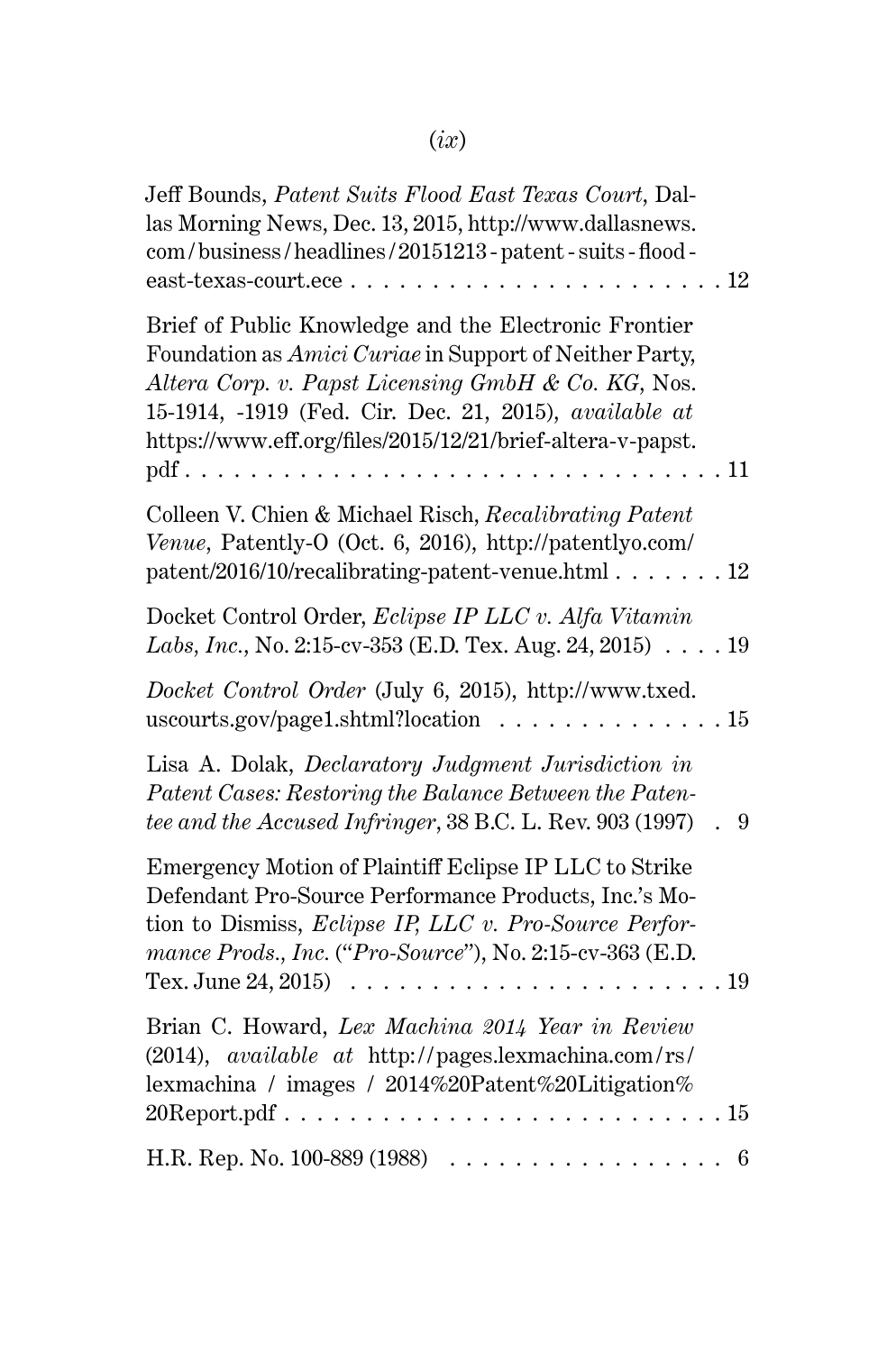| Daniel Klerman & Greg Reilly, Forum Selling, 89 S. Cal.                                                                                                                                                                                                     |
|-------------------------------------------------------------------------------------------------------------------------------------------------------------------------------------------------------------------------------------------------------------|
| Megan M. La Belle, Patent Litigation, Personal Juris-<br>diction, and the Public Good, 18 Geo. Mason L. Rev. 43<br>$(2010)$ .<br>.10<br>.                                                                                                                   |
| John A. Laco, Venue in Patent Infringement Actions:<br>Johnson Gas Fouls the Air, 25 Loy. L.A. L. Rev. 1107<br>$(1992) \ldots$<br>6<br>$\overline{a}$ $\overline{a}$ $\overline{a}$ $\overline{a}$<br>.                                                     |
| Kimberly A. Moore, Forum Shopping in Patent Cases:<br>Does Geographic Choice Affect Innovation?, 79 N.C. L.<br>Rev. 889 (2001) $\ldots \ldots \ldots \ldots \ldots \ldots \ldots \ldots \ldots 7, 12-13$                                                    |
| Order Coordinating and Staying Cases, Eclipse IP<br>LLC v. PayByPhone Techs., Inc. ("PayByPhone"),<br>No. 2:14-cv-154 (C.D. Cal. June 10, 2014) $\ldots \ldots \ldots 17-18$                                                                                |
| Order Denying Motion to Strike, Eclipse IP, LLC v.<br>Pro-Source Performance Prods., Inc. ("Pro-Source"),<br>No. 2:15-cv-363 (E.D. Tex. July 6, 2015). $\dots \dots \dots \dots \dots$                                                                      |
| Order Granting Joint Motion to Dismiss, Eclipse IP<br>LLC v. Alfa Vitamin Labs, Inc., No. 2:15-cv-353 (E.D.<br>.19                                                                                                                                          |
| Pro-Source's Motion to Dismiss for Failure to State<br>a Claim, Eclipse IP, LLC v. Pro-Source Performance<br>Prods., Inc. ("Pro-Source"), No. 2:15-cv-363 (E.D. Tex.<br>June $11, 2015$                                                                     |
| Kaleigh Rogers, The Small Town Judge Who Sees a<br>Quarter of the Nation's Patent Cases, Motherboard (May<br>5, 2016), http://motherboard.vice.com/read/the-small-<br>town-judge-who-sees-a-quarter-of-the-nations-patent-<br>.12<br>cases<br>.<br>$\ddots$ |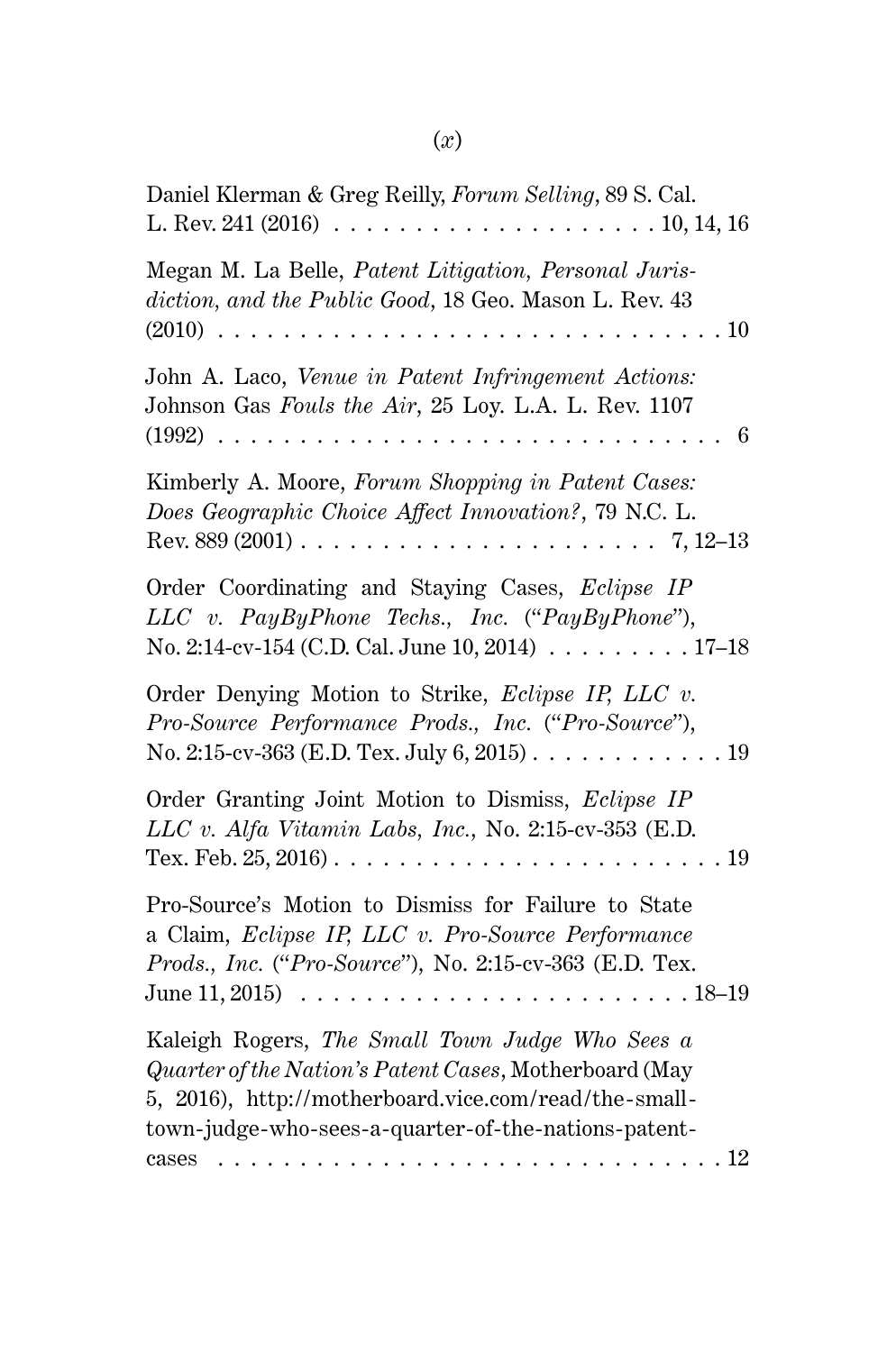| Ruling on Motion to Dismiss for Lack of Patentable Sub-<br>ject Matter, Eclipse IP LLC v. PayByPhone Techs., Inc.<br>("PayByPhone"), No. 2:14-cv-154 (C.D. Cal. Sept. 4, 2014)<br>(captioned Eclipse IP LLC v. McKinley Equip. Corp.) $\ldots$ 18                                                                              |
|--------------------------------------------------------------------------------------------------------------------------------------------------------------------------------------------------------------------------------------------------------------------------------------------------------------------------------|
| Sample Discovery Order for Patent Cases Assigned to<br>Judge Rodney Gilstrap (July 2016), http://www.txed.<br>uscourts.gov/page1.shtml?location=info:judge & judge=<br>. 15<br>17<br>$\sim$ 100 $\sim$ 100 $\sim$<br>$\mathbf{r}$ , $\mathbf{r}$ , $\mathbf{r}$ , $\mathbf{r}$                                                 |
| Sample Docket Control Order for Patent Cases Assigned<br>to Judge Rodney Gilstrap (Nov. 2015), http://www.txed.<br>uscourts.gov/page1.shtml?location=info:judge & judge=<br>17<br>. 15<br>.                                                                                                                                    |
| Scheduling Conference Proceedings, Eclipse IP LLC v.<br>PayByPhone Techs., Inc. ("PayByPhone"), No. 2:14-cv-<br>154 (C.D. Cal. May 29, 2014) $\ldots \ldots \ldots \ldots \ldots \ldots$<br>. 17                                                                                                                               |
| Michael C. Smith, New ED Tex Tools for Handling Pre-<br>Markman 101 Motions, EDTexweblog (Nov. 11, 2015),<br>http://mcsmith.blogs.com/eastern_district_of_texas/<br>2015/11/new-ed-tex-tools-for-handling-pre-markman-<br>101-motions.html<br>. 19<br>$\mathbf{r}$ , $\mathbf{r}$ , $\mathbf{r}$ , $\mathbf{r}$ , $\mathbf{r}$ |
| Cass R. Sunstein, Participation, Public Law, and Venue<br><i>Reform</i> , 49 U. Chi. L. Rev. 976 (1982) $\ldots \ldots \ldots \ldots$<br>4                                                                                                                                                                                     |
| Edgar Walters, Tech Companies Fight Back Against<br>Patent Lawsuits, N.Y. Times, Jan. 23, 2014, at A23A,<br>available at http://www.nytimes.com/2014/01/24/us/tech-<br>companies-fight-back-against-patent-lawsuits.html 10                                                                                                    |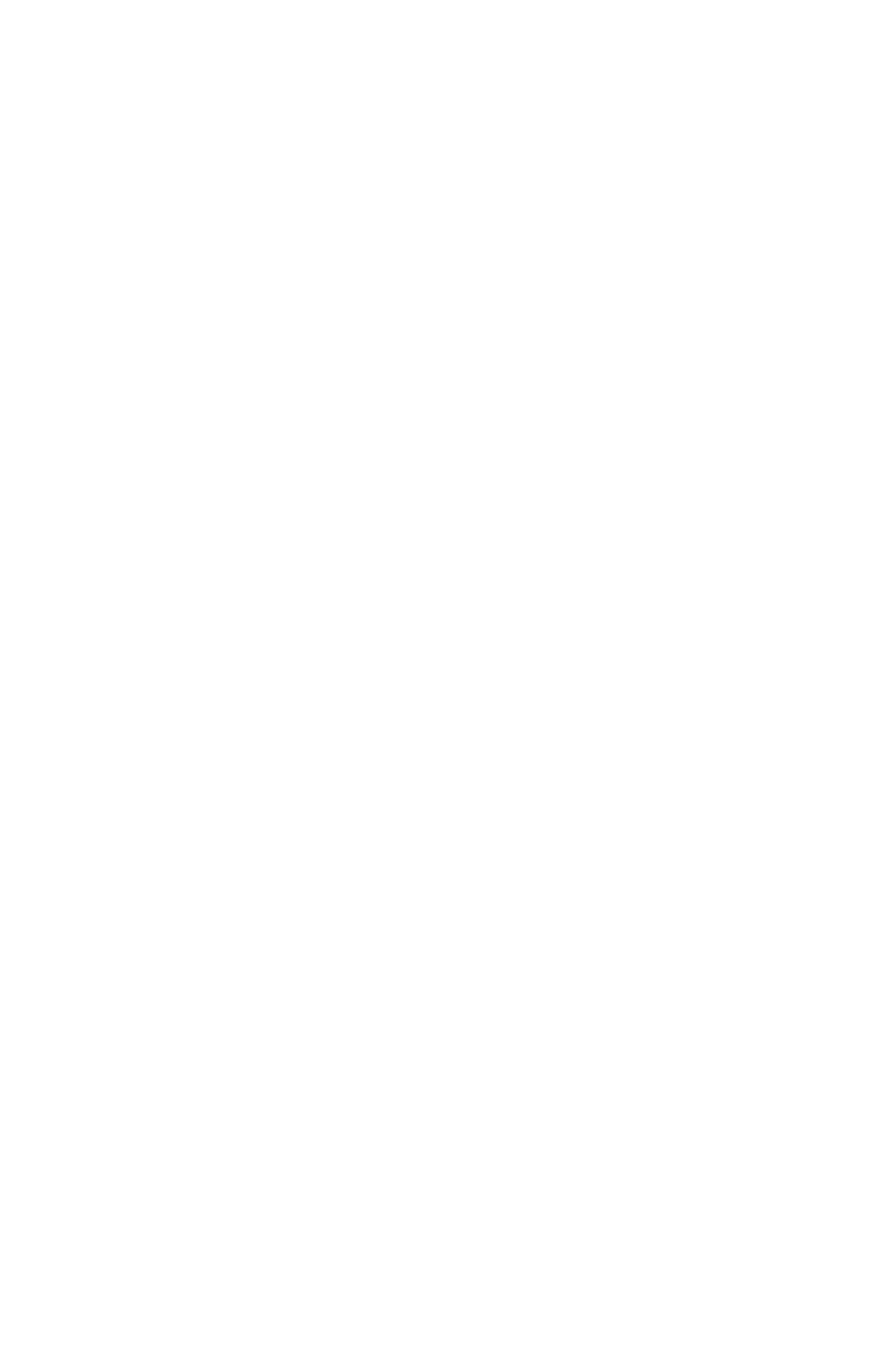#### **INTEREST OF** *AMICI CURIAE*

The Electronic Frontier Foundation<sup>1</sup> ("EFF") is a nonprofit civil liberties organization that has worked for over 25 years to protect consumer interests, innovation, and free expression in the digital world. EFF and its more than 26,000 dues-paying members have a strong interest in helping the courts ensure that intellectual property law serves the public interest.

Public Knowledge is a non-profit organization that is dedicated to preserving the openness of the Internet and the public's access to knowledge, promoting creativity through balanced intellectual property rights, and upholding and protecting the rights of consumers to use innovative technology lawfully. Public Knowledge advocates on behalf of the public interest for a balanced patent system, particularly with respect to new and emerging technologies.

The Electronic Frontier Foundation and Public Knowledge have previously served as *amici* in patent cases. *E.g., Halo Elecs., Inc. v. Pulse Elecs., Inc.*, 136 S. Ct. 1923 (2016); *Alice Corp. Pty. Ltd. v. CLS Bank Int'l*, 134 S. Ct. 2347 (2014); *Nautilus, Inc. v. Biosig Instruments, Inc.*, 134 S. Ct. 2120 (2014); *Octane Fitness, LLC v. Icon Health & Fitness, Inc.*, 134 S. Ct. 1749 (2014).

<sup>1</sup>Pursuant to Supreme Court Rule 37.2(a), all parties received appropriate notice of and consented to the filing of this brief. Pursuant to Rule 37.6, no counsel for a party authored this brief in whole or in part, and no counsel or party made a monetary contribution intended to fund the preparation or submission of the brief. No person or entity, other than *amici*, their members, or their counsel, made a monetary contribution to the preparation or submission of this brief.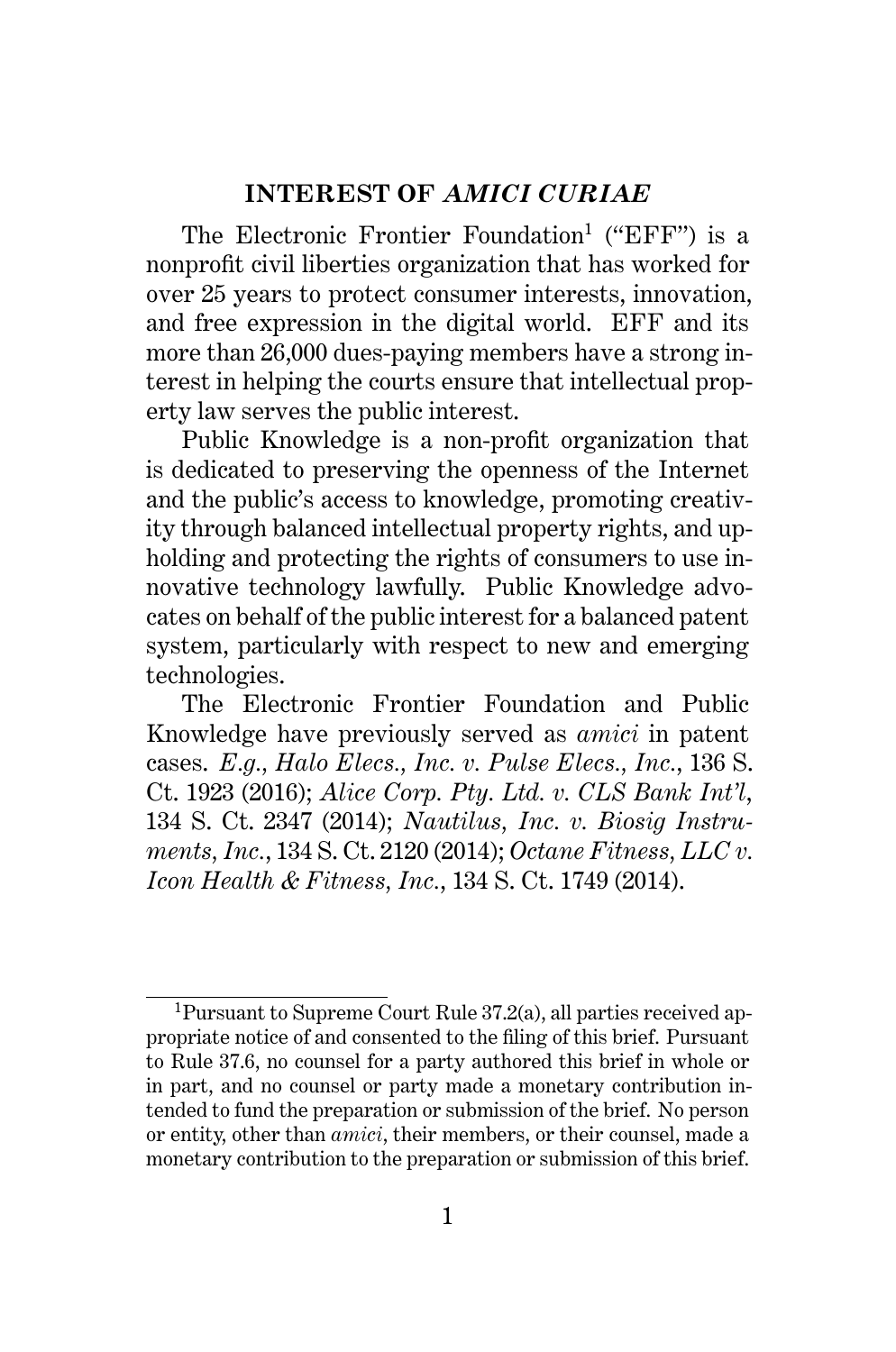#### **SUMMARY OF ARGUMENT**

The federal district courts have a purpose, expressed in their very first Rule of Civil Procedure, "to secure the just, speedy, and inexpensive determination of every action and proceeding." Yet in one area those district courts are forced to fail at this mission: in the choice of forum in patent litigation. They are forced to fail by a misreading of the statute for venue in patent cases. Correction of that misreading, which is the issue of this case, is an important issue that requires this Court's review.

Venue law has long sought to promote fairness and justice to litigants by ensuring limits on the courts before which a defendant may be haled. Patent cases have, for an almost equally long time, presented a special case requiring a special statutory limitation on venue. This Court has consistently found special limits on patent venue proper. Yet the Federal Circuit in *VE Holding Corp. v. Johnson Gas Appliance Co.*, in reversing course and opening up practically nationwide venue in patent cases, ignored not only this consistent line of law but also the basic notions of fairness that underlie the venue doctrine itself.

The error of *VE Holding* is exacerbated by the lack of any other jurisprudential vehicle for protecting that requisite fairness in judicial forum selection. Traditionally, personal jurisdiction and declaratory judgment actions serve in tandem with venue to counterbalance a plaintiff's choice of forum in a lawsuit. But Federal Circuit cases sharply limit the effectiveness of both personal jurisdiction and declaratory judgments in curtailing patent plaintiffs' choice of forum. Thus, venue law is especially important in maintaining the guarantee of fairness that the federal judiciary promises to all parties before it.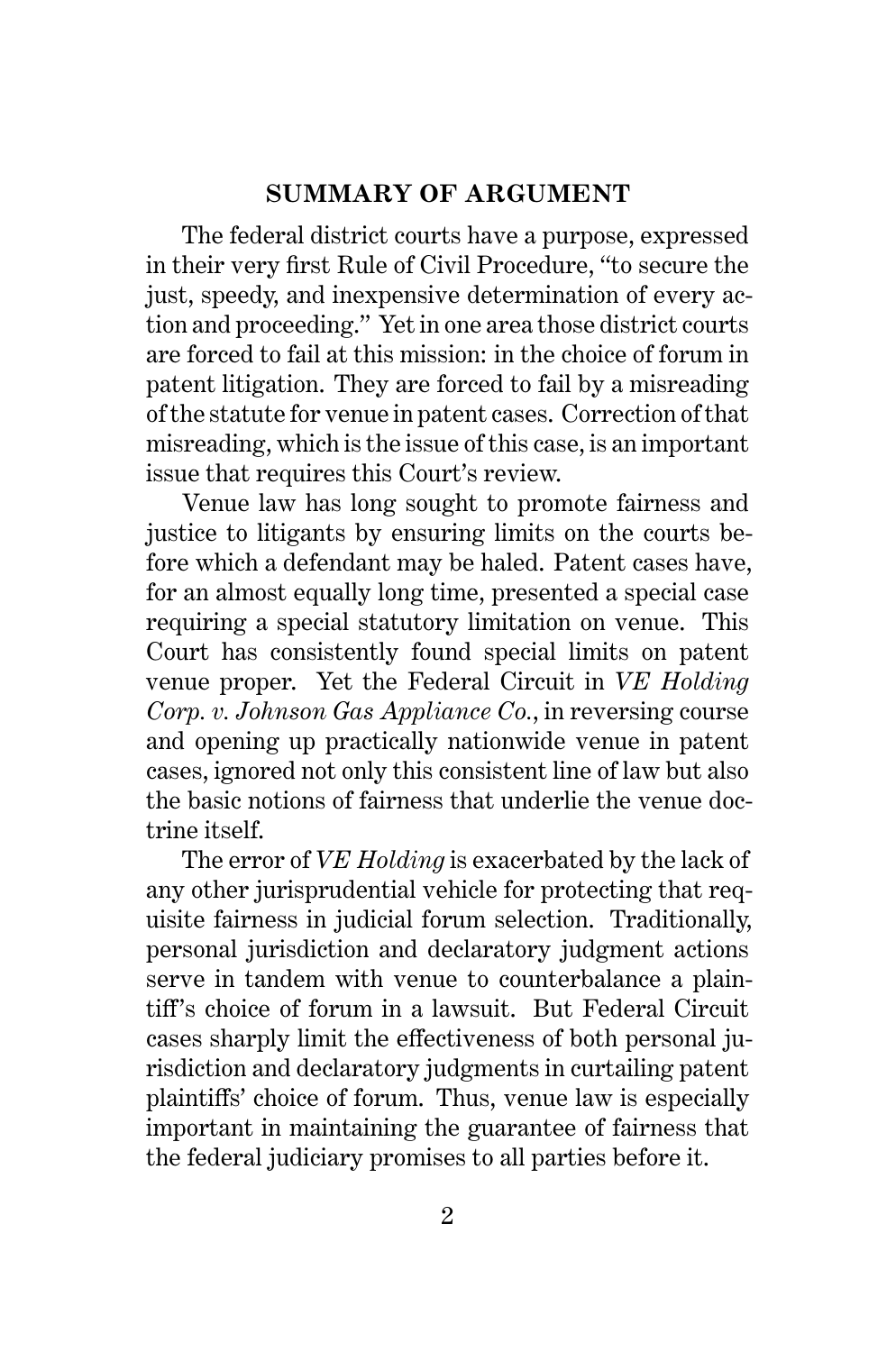As a practical matter, unbridled venue under *VE Holding* has led to a remarkable situation of forum shopping in patent cases. Even more remarkably, evidence suggests that this arrangement may be drawing courts into competition to *attract* patent owners—the ones with unilateral choice over forum—by adopting practices and procedures favorable to patent owners. And evidence suggests that this forum shopping has tangible, substantive effects on outcomes, a result contrary to principles of law and contrary to the very existence of the Court of Appeals for the Federal Circuit, an institution designed to eliminate a perceived problem with forum shopping for favorable substantive patent law.<sup>2</sup>

*VE Holding* held that a minor, little noticed "miscellaneous" amendment to the general venue statute 28 U.S.C. § 1391 controlled over the patent-specific venue statute 28 U.S.C. § 1400 Congress enacted decades earlier. In doing so, *VE Holding* took a small, inconsequential change and dramatically shifted the balance Congress had carefully crafted. It was incorrectly decided, and it is creating ongoing and increasing problems for the contemporary patent system. This Court should grant certiorari, overrule *VE Holding* and the decision below, and hold, once again, that § 1400 is the exclusive venue statute for patent cases.

<sup>2</sup>*See* Charles W. Adams, *The Court of Appeals for the Federal Circuit: More than a National Patent Court*, 49 Mo. L. Rev. 43, 57 (1984).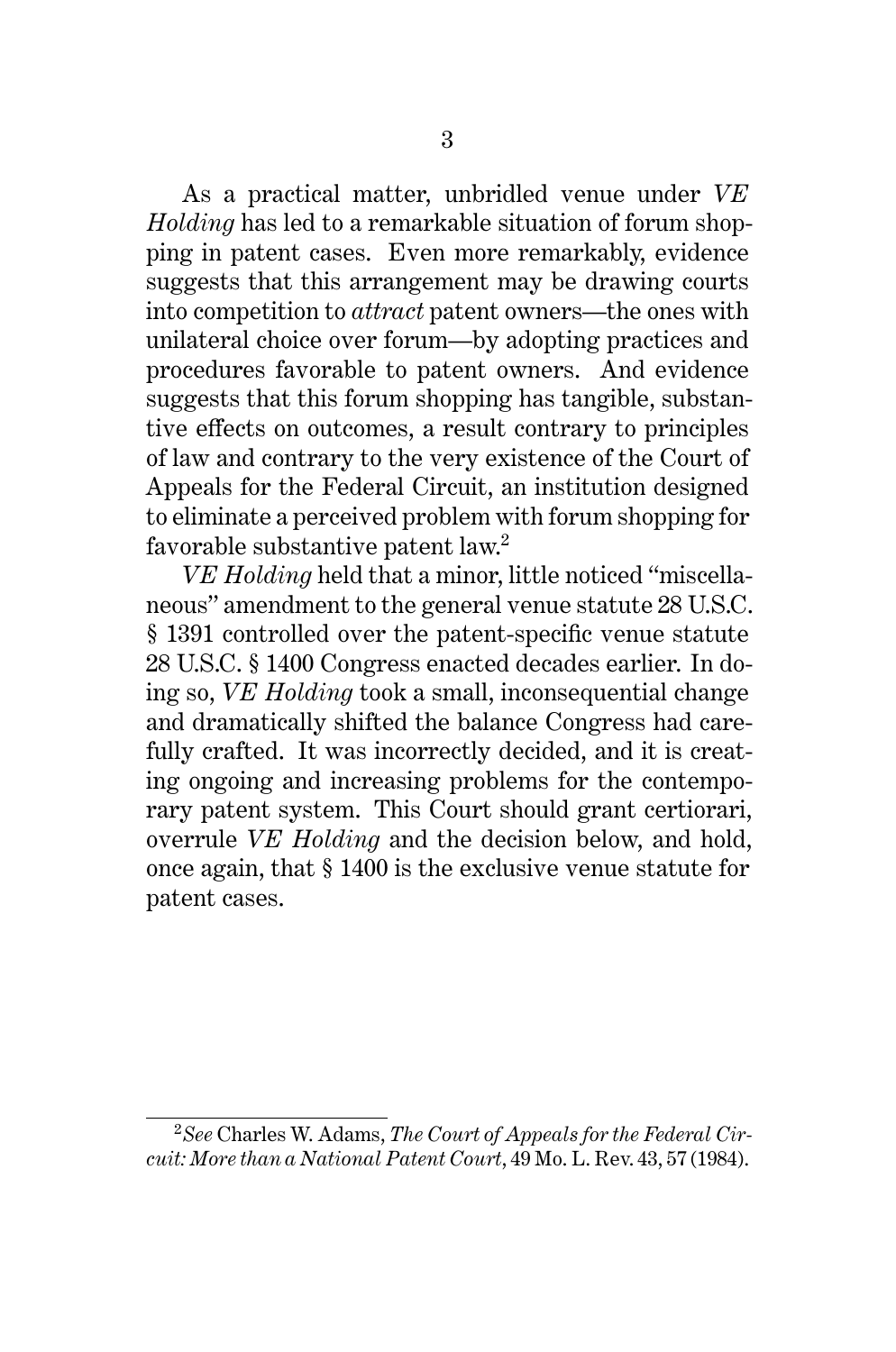#### **ARGUMENT**

# **I. Prevailing Patent Venue Law Is Fundamentally Unfair and Contrary to Basic Principles of the Federal Judicial System**

The importance of the error of *VE Holding Corp. v. Johnson Gas Appliance Co.*, 917 F.2d 1574 (Fed. Cir. 1990), is made strikingly apparent in view of one of venue law's key purposes, namely to ensure fairness in choice of forum. Returning the patent venue statute to a position of greater fairness is a matter of special importance, not just to litigants but also to the federal judicial system overall, a matter warranting review on certiorari.

## **A. Venue Is Premised on Fairness to Litigants, Especially Defendants**

The fundamental policy underlying venue is fairness to both sides of a civil suit. As this Court has said, "venue is primarily a matter of convenience of litigants and witnesses." *Denver & Rio Grande W.R.R. Co. v. Bhd. of R.R. Trainmen*, 387 U.S. 556, 560 (1967); *see also Neirbo Co. v. Bethlehem Shipbuilding Corp.*, 308 U.S. 165, 167– 68 (1939). "Venue rules traditionally have served to ensure that proceedings are held in the most convenient forum." Cass R. Sunstein, *Participation, Public Law, and Venue Reform*, 49 U. Chi. L. Rev. 976, 980 (1982).

Venue law is especially concerned with protecting defendants from lawsuits in unfair places. "In most instances, the purpose of statutorily specified venue is to protect the *defendant* against the risk that a plaintiff will select an unfair or inconvenient place of trial." *Leroy v. Great W. United Corp.*, 443 U.S. 173, 183–84 (1979) (cit-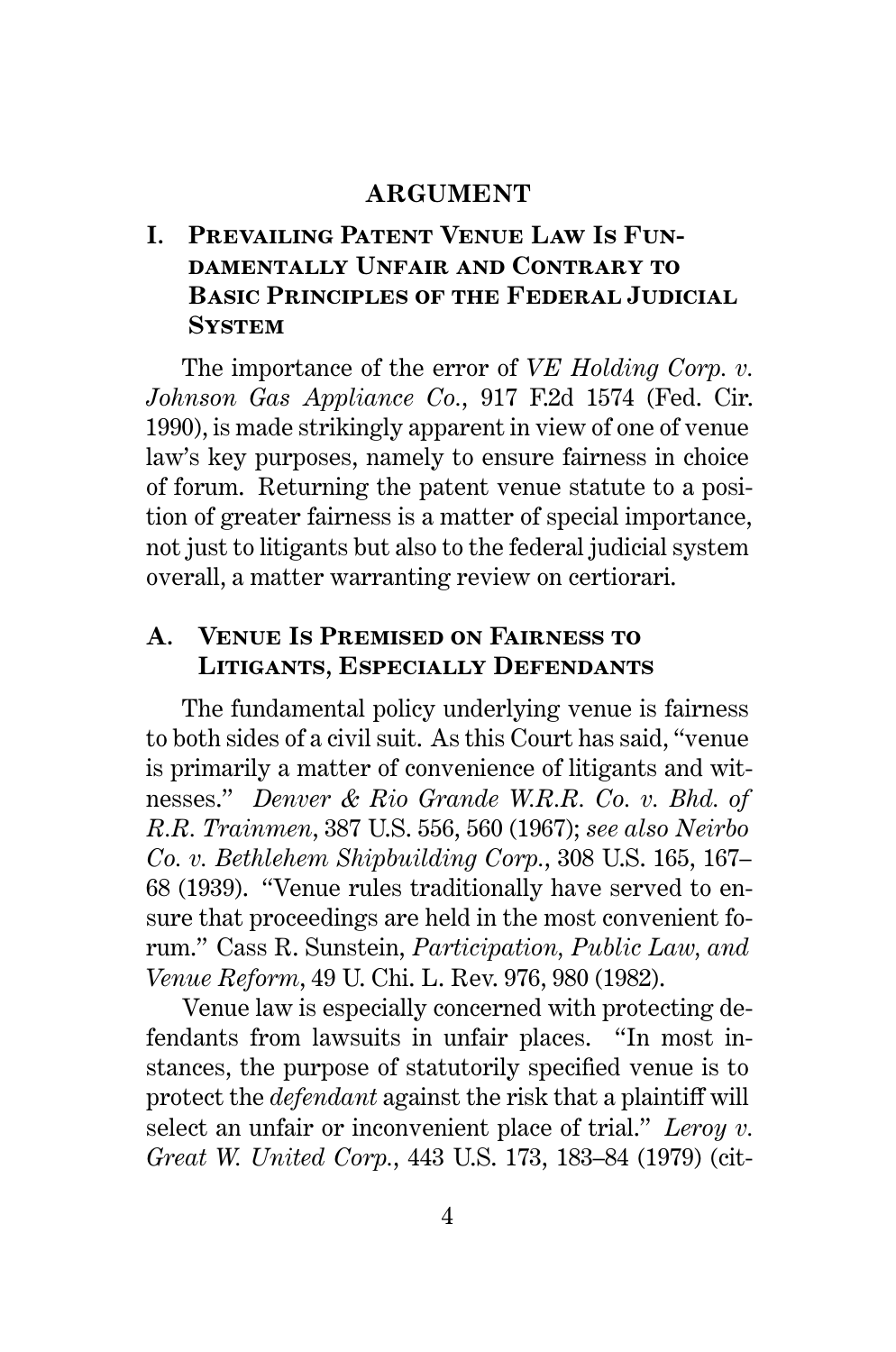ing, e.g., *Braden v. 30th Judicial Circuit Court*, 410 U.S. 484, 493–94 (1973)); *see also Reuben H. Donnelley Corp. v. FTC*, 580 F.2d 264, 269 (7th Cir. 1978) ("Historically, venue has been geared primarily to the convenience of the defendant . . . .").

These concerns of fairness for defendants have motivated jurisprudence on patent venue. In *Stonite Products Co. v. Melvin Lloyd Co.* it was noted that the original Judiciary Act had a permissive venue provision "allowing suit wherever the defendant could be found." 315 U.S. 561, 563 (1942) (citing Judiciary Act of 1789, ch. 20, § 11, 1 Stat. 73, 79; Jurisdiction and Removal Act of 1875, ch. 137, § 1, 18 Stat. 470, 470). In response to the "abuses engendered by this extensive venue," subsequent statutes repeatedly cut back on expansive venue until the Act of Mar. 3, 1897, which defined venue for patent suits. *See* ch. 395, 29 Stat. 695; *Stonite*, 315 U.S. at 563–66. That patent venue statute specifically "was a restrictive measure, limiting a prior, broader venue." *Stonite*, 315 U.S. at 566. *Stonite* thus reaffirms, in the specific patent context, the general principle that venue serves to protect defendants from plaintiffs' unbounded choice of court.

## **B. The Federal Circuit's** *VE Holding* **Decision Allows Patent Owners Nearly Unlimited Choice of Venue**

Patent venue law in view of *VE Holding* entirely upended the principles of fairness and protection of defendants, by allowing patent plaintiffs in most cases to have unilateral choice of any district court in the nation.

For generations patent venue was exclusively controlled by a patent-specific statute, most recently 28 U.S.C. § 1400. This Court has long rejected any reading of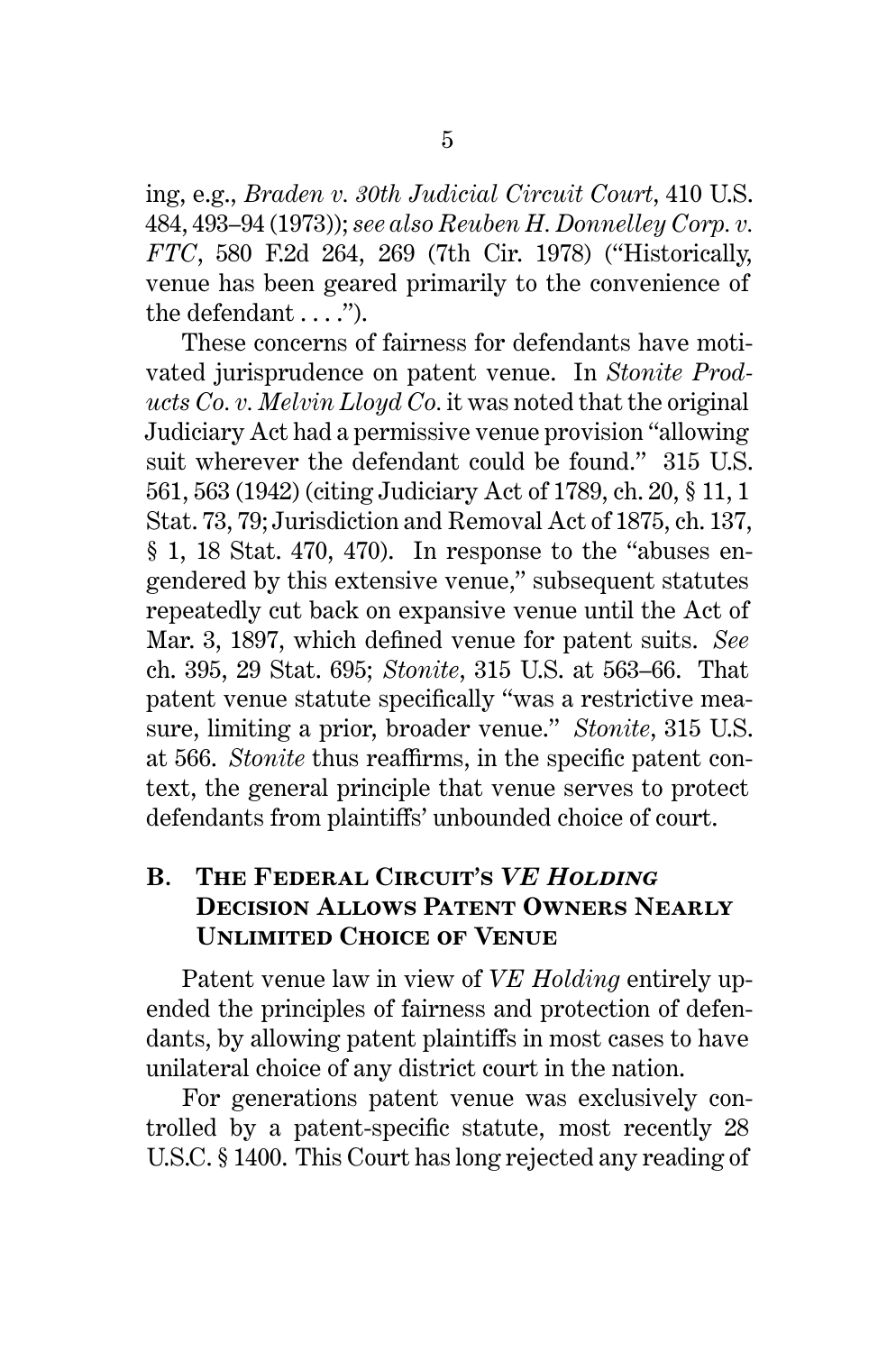specific patent venue statutes that incorporated the provisions of other, more general venue statutes. *See Stonite*, 315 U.S. at 563; *Fourco Glass Co. v. Transmirra Prods. Corp.*, 353 U.S. 222, 229 (1957).

The 1988 amendments to 28 U.S.C. § 1391(c) made no indication that they affected *Stonite* or *Fourco*—indeed they left no indication that they affected § 1400 at all. Judicial Improvements and Access to Justice Act, Pub. L. No. 100-702, sec. 1013, 102 Stat. 4642, 4669 (1988).<sup>3</sup> Instead, the House report treated the changes to § 1391(c) as "miscellaneous amendments" regarding "relatively minor discrete proposals" to the venue statute. H.R. Rep. No. 100-889, at 66 (1988). Nevertheless, *VE Holding* extrapolated from these "relatively minor" amendments a sweeping change to venue law, abrogating this Court's precedents and changing the meaning of § 1400 to incorporate for the first time § 1391(c).

The result of *VE Holding* is anything but "relatively minor." One commentator at the time described the holding "dramatically alter[ing] longstanding common and statutory law" that had long been advocated for by a "vocal group," yet consistently rejected by the Supreme Court. John A. Laco, *Venue in Patent Infringement Actions:* Johnson Gas *Fouls the Air*, 25 Loy. L.A. L. Rev. 1107, 1107, 1117–18 (1992). As a result of *VE Holding*, a patent owner may sue an accused corporate infringer wherever personal jurisdiction exists. *See VE Holding*,

<sup>&</sup>lt;sup>3</sup>If anything, the amendments seem to have been intended to condense the scope of corporate venue, not expand it. *See* H.R. Rep. No. 100-889, at 70 (1988) (finding it improper that "a corporation that confines its activities to Los Angeles (Central California) should not be required to defend in San Francisco (Northern California)"). *VE Holding*'s conclusion that the amendments expanded patent venue is especially curious in view of Congress's apparently opposite intent.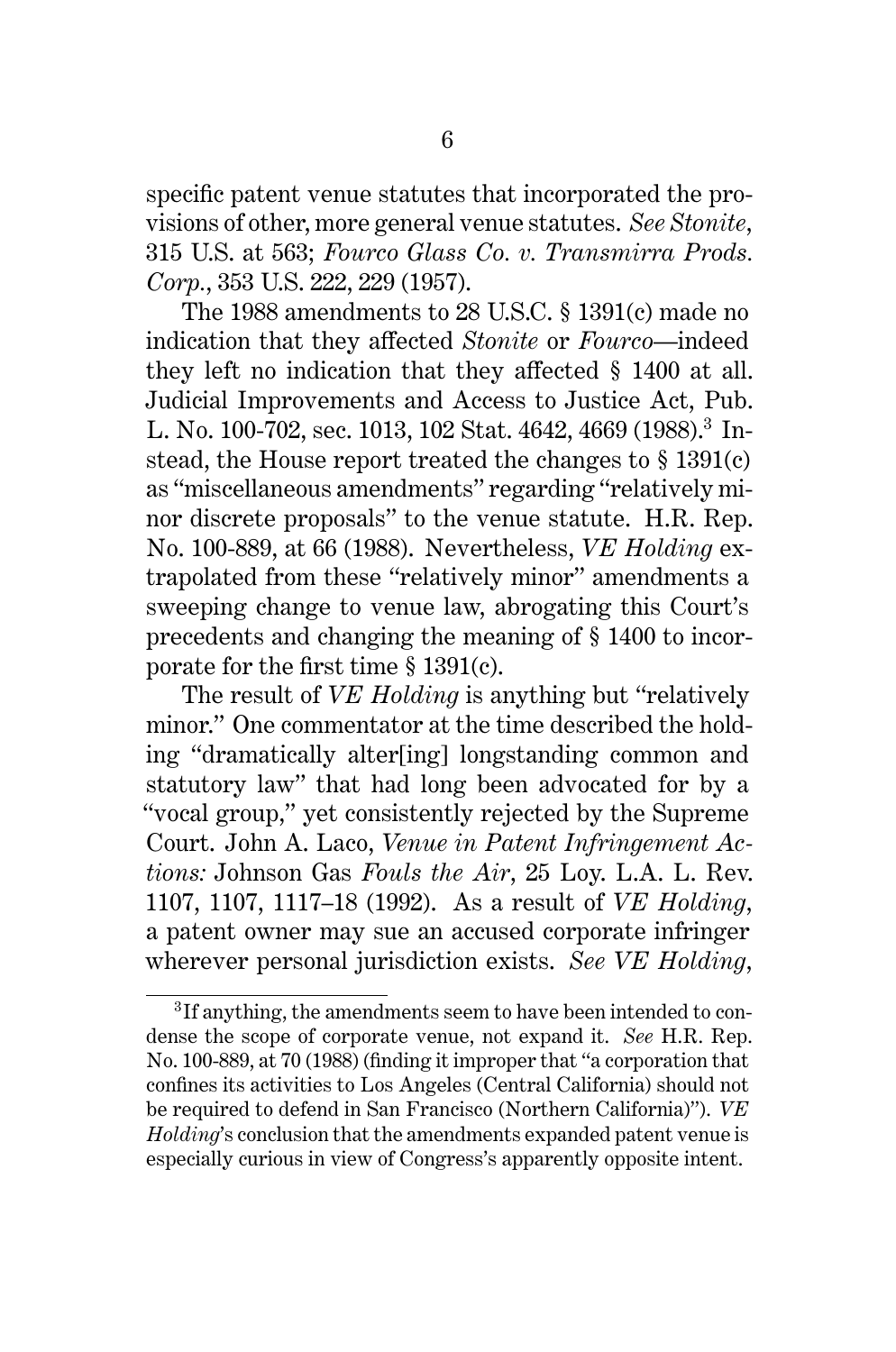917 F.2d at 1583. As discussed below, for many patent defendants this is practically no limit. Thus patent owners can select the most desirable forum for their purposes; as then-Professor (now Federal Circuit judge) Kimberly Moore wrote, "Anything Goes." Kimberly A. Moore, *Forum Shopping in Patent Cases: Does Geographic Choice Affect Innovation?*, 79 N.C. L. Rev. 889, 894 (2001).

The decision in *VE Holding* runs directly contrary to these longstanding Congressional and Supreme Court policies surrounding venue, especially those concerned with fairness and convenience for patent defendants who currently may be haled before virtually any federal court in the land. $4$  The harm of that error potentially reaches all facets of industry, rendering this issue an important one ripe for review.

## **C. There Is No Counterweight to This Substantial Boon to Patentees, Due to Other Federal Circuit Law**

The importance of a correct venue standard is heightened because the other ordinary safeguards of fairness in choice of forum—personal jurisdiction and declaratory judgments—are ineffective in the patent context.

<sup>4</sup>That corporations in non-patent suits may be subject to broad venue is no justification for patent defendants to be subject to the same. Patent venue has been a special case for over a century, *see Stonite*, 315 U.S. at 565–66, and several reasons justify that special treatment. For example, patent infringement can occur without any knowledge of a patent or its infringement. *See* 35 U.S.C. § 271(a). Thus there is a particular need to protect a defendant who is completely unaware that it may be violating patent rights. Additionally, personal jurisdiction often serves as a real limitation on choice of forum in non-patent cases, but it does not in patent cases. *See* Section I.C(1) *infra* p. 8.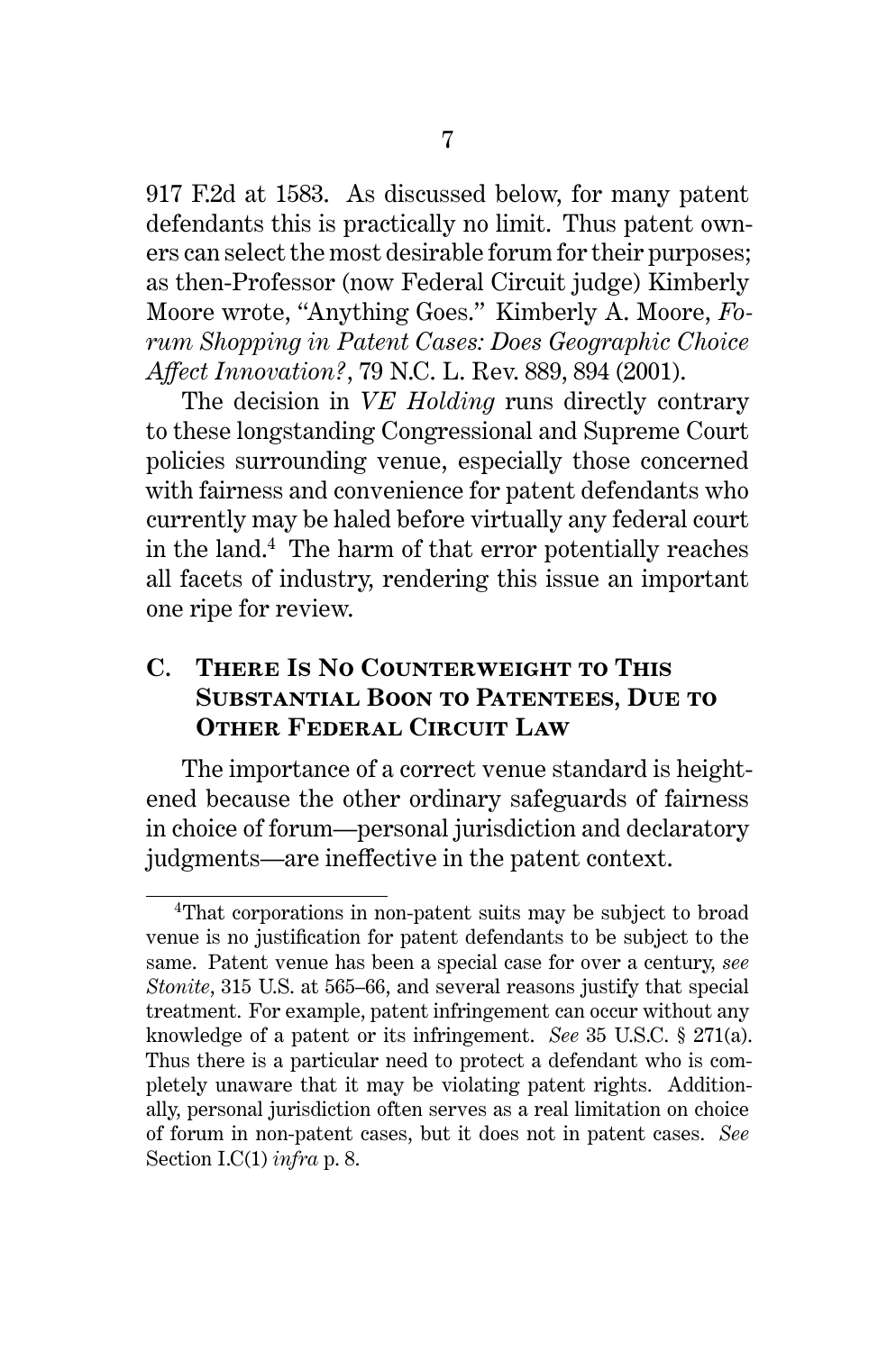1. Under current personal jurisdiction law of the Federal Circuit, a company that sells an allegedly infringing product nationally can generally be sued in any district in the nation, thus making venue proper in any district in the nation.

In *Beverly Hills Fan Co. v. Royal Sovereign Corp.*, the Federal Circuit, although declining to specifically adopt a "stream-of-commerce" theory, held that personal jurisdiction was proper where "defendants, acting in consort, placed the accused fan in the stream of commerce, they knew the likely destination of the products, and their conduct and connections with the forum state were such that they should reasonably have anticipated being brought into court there." 21 F.3d 1558, 1566 (Fed. Cir. 1994). Subsequent cases have held that purposefully shipping an accused product into a forum state through an established distribution channel, with the expectation that the goods would be sold in that state, is sufficient for personal jurisdiction. *See, e.g., Nuance Commc'ns, Inc. v. Abbyy Software House*, 626 F.3d 1222, 1234 (Fed. Cir. 2010).

Indeed, the Federal Circuit held that the mere likelihood of future distribution was sufficient. In *Acorda Therapeutics Inc. v. Mylan Pharmaceuticals Inc.*, the Federal Circuit held that a patent defendant was subject to personal jurisdiction in Delaware by virtue of a drug approval application filed with the government. *See* 817 F.3d 755, 764 (Fed. Cir. 2016). While the defendant had never sold an allegedly infringing item in Delaware, the Federal Circuit found personal jurisdiction on the grounds that the drug approval application expressed intent to sell the drug nationally, and the defendant's *planned future conduct* gave rise to the requisite mini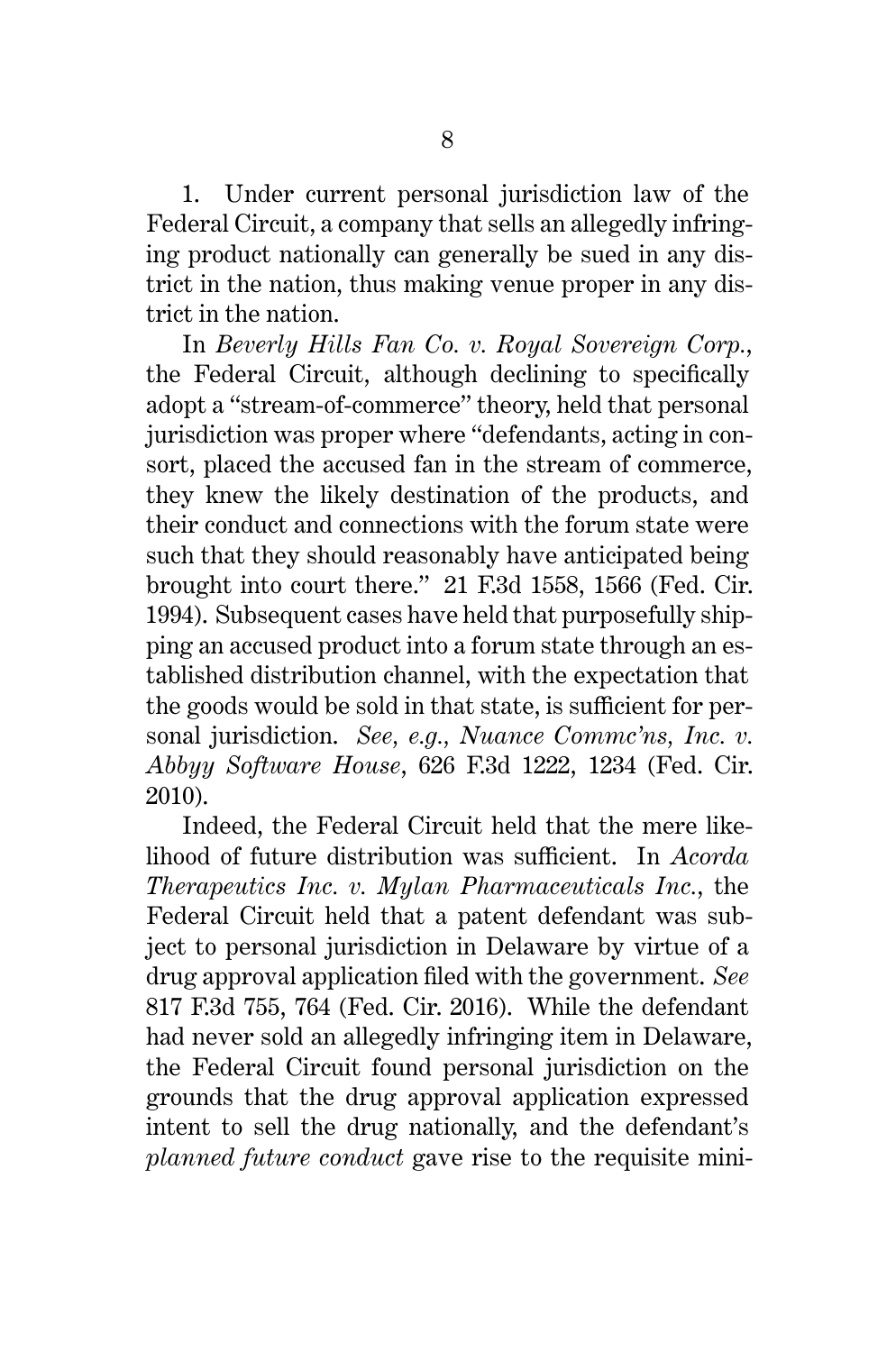mum contacts in Delaware (and, by extension, every jurisdiction in the country). *See id.* at 762–63.

In sum, personal jurisdiction provides little limit on the courts before which a patent defendant may be brought, because current law regularly permits nationwide personal jurisdiction.

2. Declaratory judgments under 28 U.S.C. § 2201(a) might also counterbalance the ability of a patent owner to choose the forum of any litigation. Generally, the Declaratory Judgment Act allows an accused infringer in some circumstances to initiate legal proceedings first; encompassed in this ability is that the accused infringer "can preempt the venue choice of the plaintiff." J. Jonas Anderson, *Court Competition for Patent Cases*, 163 U. Pa. L. Rev. 631, 644 (2015); *see* Lisa A. Dolak, *Declaratory Judgment Jurisdiction in Patent Cases: Restoring the Balance Between the Patentee and the Accused Infringer*, 38 B.C. L. Rev. 903, 911 (1997).

Yet patent owners can manipulate the selection of judicial forum even with declaratory judgment cases. Many such cases are filed against patent assertion entities, firms that "use patents . . . primarily for obtaining licensing fees." *Commil USA, LLC v. Cisco Sys., Inc.*, 135 S. Ct. 1920, 1930 (2015) (quoting *eBay Inc. v. MercExchange, LLC*, 547 U.S. 388, 396 (2006) (Kennedy, J., concurring)). Such entities have as their only business activity the sending of patent demand letters and the filing of patent infringement suits.

A declaratory action may be filed in a court with personal jurisdiction over the declaratory defendant (here, the patent assertion entity). Ordinarily, personal jurisdiction is a case-specific determination incorporating notions of "fair play and substantial justice." *Int'l Shoe Co. v.*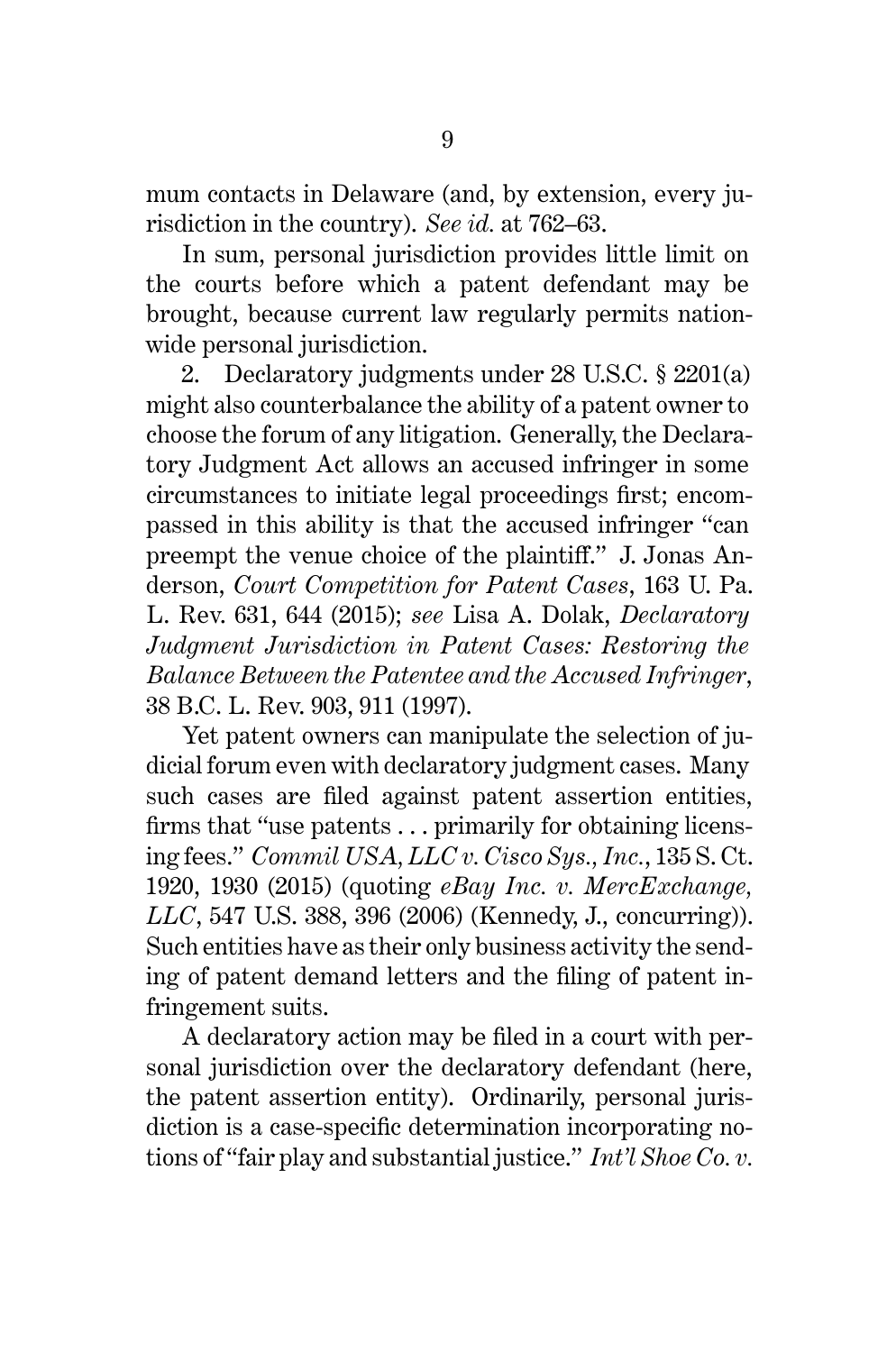*Washington*, 326 U.S. 310, 316 (1945). But the Federal Circuit instead applies a bright-line rule that the sending of patent demand letters can never give rise to personal jurisdiction. *See Red Wing Shoe Co. v. Hockerson-Halberstadt, Inc.*, 148 F.3d 1355, 1360 (Fed. Cir. 1998); *see also Avocent Huntsville Corp. v. Aten Int'l Co.*, 552 F.3d 1324, 1333 (Fed. Cir. 2008); *Autogenomics, Inc. v. Oxford Gene Tech. Ltd.*, 566 F. 3d 1012, 1020 (Fed. Cir. 2009).

In other words, when a declaratory judgment suit is filed against a patent assertion entity, the only court with personal jurisdiction over that entity may very well be the court of the entity's place of incorporation. *See* Megan M. La Belle, *Patent Litigation, Personal Jurisdiction, and the Public Good*, 18 Geo. Mason L. Rev. 43, 71 (2010).

Unsurprisingly, then, patent assertion entities go to extraordinary lengths to force jurisdiction down the forum that they prefer (and that accused infringers avoid<sup>5</sup>). Some have even opened sham headquarters in "empty offices with telephone lines that no one answers" to manufacture facts that favor their jurisdiction of choice. Edgar Walters, *Tech Companies Fight Back Against Patent Lawsuits*, N.Y. Times, Jan. 23, 2014, at A23A, *available at* URL *supra* p. xi; *see also Network Prot. Scis., LLC v. Fortinet, Inc.*, No. 12-cv-1106, 2013 WL 4479336, at \*7 (N.D. Cal. Aug. 20, 2013) (patent owner "manufactured venue in Texas via a sham").

<sup>5</sup>One study found that declaratory action filers preferred the Northern and Central Districts of California, the District of Delaware, and the Northern District of Illinois received the most declaratory judgment actions, at 11.4%, 6.5%, 6.1%, and 4.4% of suits filed, respectively. By contrast, the forum overwhelmingly preferred by patent holders, the Eastern District of Texas, received a mere 2.5% of declaratory actions. *See* Daniel Klerman & Greg Reilly, *Forum Selling*, 89 S. Cal. L. Rev. 241, app. 5, at 315 (2016).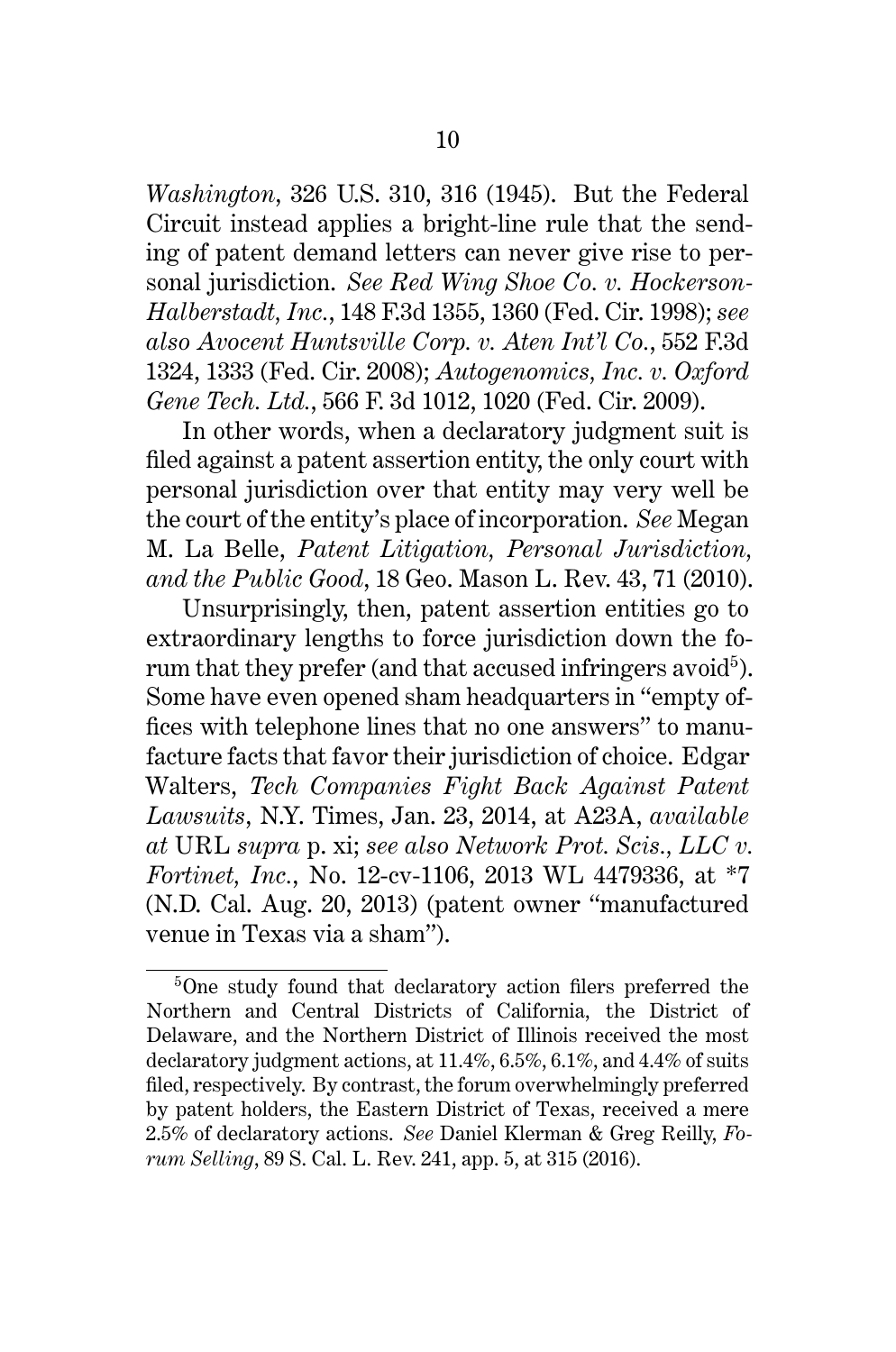Lest it seem that this declaratory judgment problem is limited to a specific class of patent owners, consider that any patent owner—operating company or not can manipulate declaratory jurisdiction through transactional strategy. In *Xilinx, Inc. v. Papst Licensing GmbH & Co. KG*, a patent was owned by a company in the Northern District of California, and the accused infringers were companies in the Northern District of California. *See* 113 F. Supp. 3d 1027, 1031–32 (N.D. Cal. 2015), *appeal filed sub nom. Altera Corp. v. Papst Licensing GmbH & Co. KG*, Nos. 15-1914, -1919 (Fed. Cir. Dec. 21, 2015). But rather than litigating in the obvious forum, the patent owner entered a complex assignment and licensing arrangement that ultimately placed the patent with a German patent assertion entity. *See id.* at 1032. When the accused infringers sought a declaratory judgment in the Northern District of California, the district court found no personal jurisdiction under *Red Wing Shoe*. *See Xilinx*, 113 F. Supp. 3d at 1037–38. *Xilinx* thus demonstrates that any company can effectively circumvent declaratory jurisdiction by transferring the patent to a patent assertion entity.<sup>6</sup>

Although perhaps questionable, the Federal Circuit's holdings both on broad personal jurisdiction over alleged infringers and on narrow declaratory judgment jurisdiction over patent owners are the current law for all patent cases. Correction of patent venue law is the most feasible

<sup>6</sup>EFF and Public Knowledge are participating in *Xilinx* as *amici*, and have asked the Federal Circuit to revisit its law surrounding personal jurisdiction in declaratory judgment actions. *See* Brief of Public Knowledge and the Electronic Frontier Foundation as *Amici Curiae* in Support of Neither Party, *Altera Corp. v. Papst Licensing GmbH & Co. KG*, Nos. 15-1914, -1919 (Fed. Cir. Dec. 21, 2015), *available at* URL *supra* p. ix.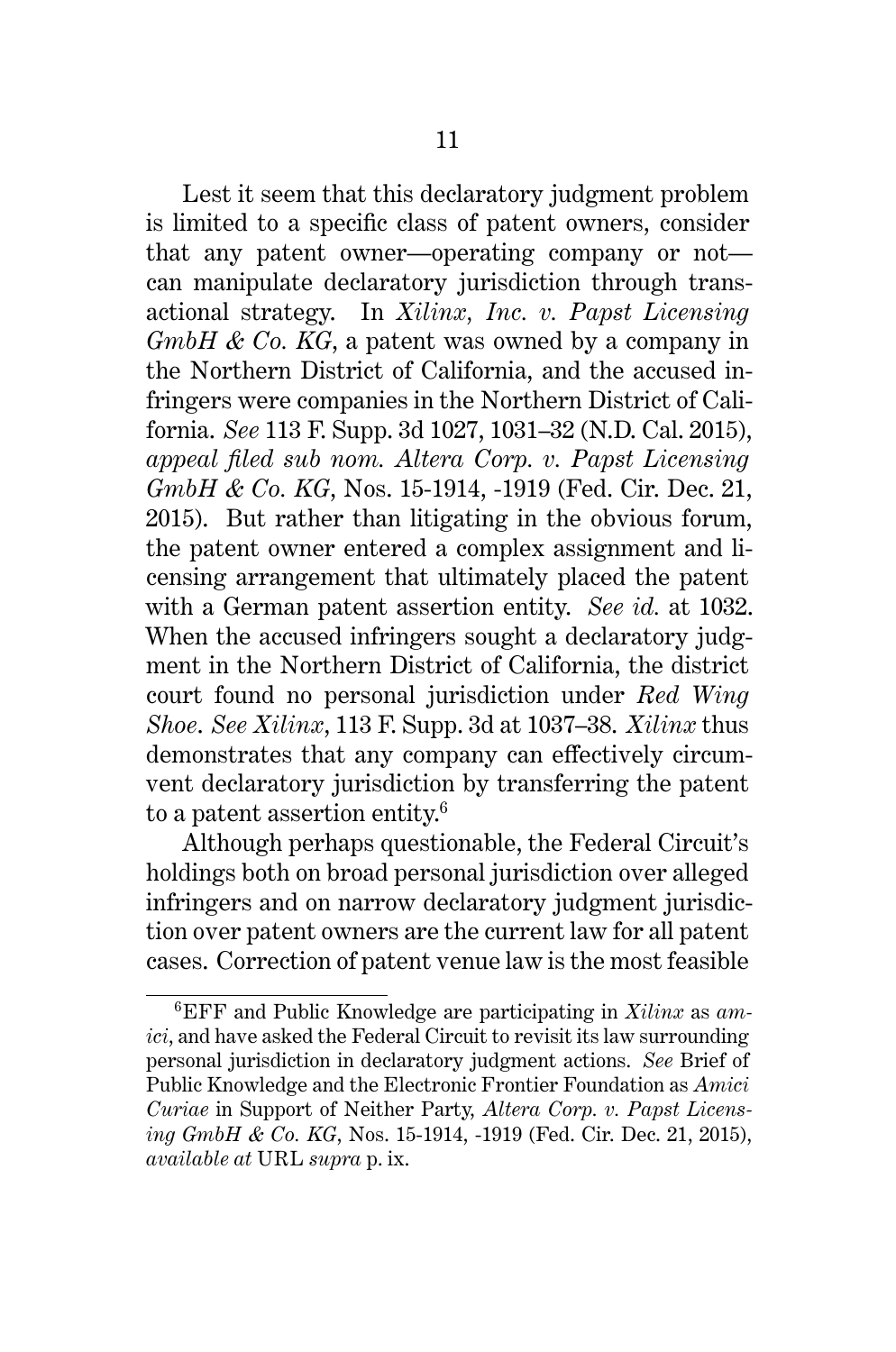and direct way to restore a degree of fairness in forum selection.

### **II. Unfairness in Patent Venue Has Serious Practical Effects for Industry, the Judiciary, and the Public**

It is not just legal theory that suggests the unfairness of patent venue law under *VE Holding*. Practical experience, borne out in past cases and known litigation trends, shows that the unlimited venue regime has substantially contributed to negative and concerning practices in the patent system. The decisions have given rise to the phenomenon of district court forum shopping, and equally and perhaps more important, district court forum *selling*.

Perhaps in no other area of law is forum shopping more prominent than in patent litigation. A single district—the Eastern District of Texas—heard 44% of all new district court patent cases filed in 2015. *See* Kaleigh Rogers, *The Small Town Judge Who Sees a Quarter of the Nation's Patent Cases*, Motherboard (May 5, 2016), URL *supra* p. x. In November, 2015 alone, a record 467 patent lawsuits were filed there, nearly 55% of all cases filed nationally that month. *See* Jeff Bounds, *Patent Suits Flood East Texas Court*, Dallas Morning News, Dec. 13, 2015, URL *supra* p. ix. One judge within that district heard almost one fourth of all patent cases *in the entire country*. *See* Rogers, *supra*. This is despite the fact that the district has a small population and no major corporate or technology industry.

It is clear that parties are engaged in forum shopping.<sup>7</sup> It is also clear that the Eastern District of Texas is not

<sup>7</sup>*See* Moore, *supra*, at 892; Colleen V. Chien & Michael Risch, *Recalibrating Patent Venue*, Patently-O (Oct. 6, 2016), URL *supra* p. ix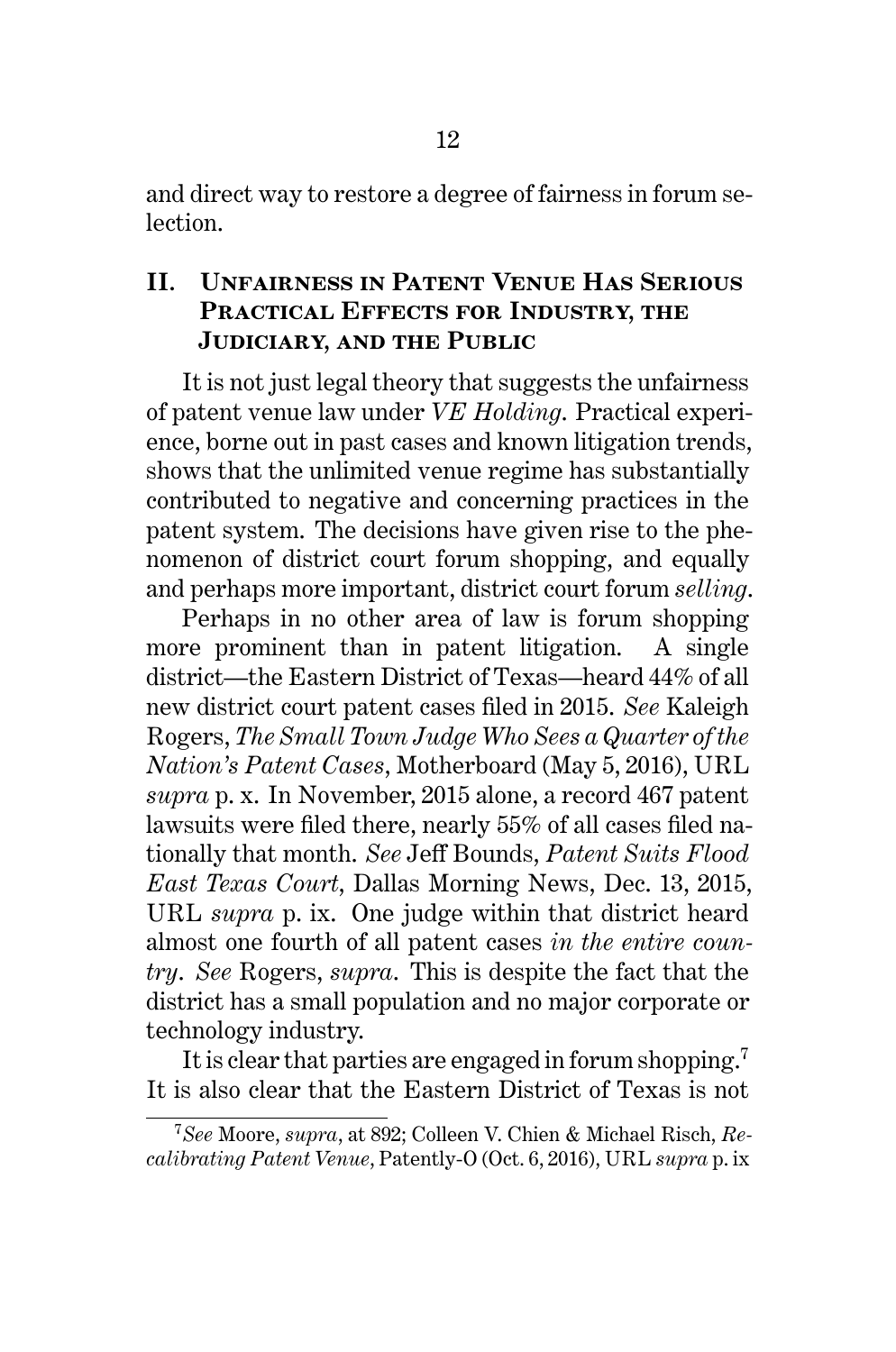an appropriate forum for many of those that are sued for patent infringement. Since 2008, the Federal Circuit has granted mandamus petitions related to venue arising from that district at least  $19 \text{ times}^8$ . Motions to transfer, and often mandamus, have become the recourse of those sued in the Eastern District of Texas that have no ability to argue § 1400(b) controls the forum at the outset. This strongly suggests that it is frequently improper—and as discussed below, harmful—for venue to lie in the Eastern District of Texas.

The practice of forum shopping is "troubling" in itself because it "forces the acknowledgment that the promise of equal, consistent, and uniform application of justice . . . is unattainable." Moore, *supra*, at 893. But it should be

<sup>8</sup>*See In re Google Inc.*, No. 15-138, 2015 WL 5294800 (Fed. Cir. July 16, 2015); *In re Apple, Inc.*, 581 F. App'x 886 (Fed. Cir. 2014) (per curiam); *In re Nintendo of Am., Inc.*, 756 F.3d 1363 (Fed. Cir. 2014); *In re Toyota Motor Corp.*, 747 F.3d 1338 (Fed. Cir. 2014); *In re Toa Techs, Inc.*, 543 F. App'x 1006 (Fed. Cir. 2013); *In re Nintendo Co.*, 544 F. App'x 934 (Fed. Cir. 2013); *In re Google Inc.*, 588 F. App'x 988 (Fed. Cir. 2014); *In re Oracle Corp.*, 399 F. App'x 587 (Fed. Cir. 2010); *In re EMC Corp.*, 677 F.3d 1351 (Fed. Cir. 2012); *In re Genentech, Inc.*, 566 F.3d 1338 (Fed. Cir. 2009); *In re TS Tech USA Corp.*, 551 F.3d 1315 (Fed. Cir. 2008); *In re Hoffmann-La Roche Inc.*, 587 F.3d 1333 (Fed. Cir. 2009); *In re Nintendo Co.*, 589 F.3d 1194 (Fed. Cir. 2009); *In re Acer Am. Corp.*, 626 F.3d 1252 (Fed. Cir. 2010); *In re Zimmer Holdings, Inc.*, 609 F.3d 1378 (Fed. Cir. 2010); *In re Biosearch Techs., Inc.*, 452 F. App'x 986 (Fed. Cir. 2011); *In re Morgan Stanley*, 417 F. App'x 947 (Fed. Cir. 2011) (per curiam); *In re Verizon Bus. Network Servs. Inc.*, 635 F.3d 559 (Fed. Cir. 2011); *In re Microsoft Corp.*, 630 F.3d 1361 (Fed. Cir. 2011). These orders directed the Eastern District of Texas to consider a motion to transfer; to give proper consideration to certain facts on a motion to transfer; or to transfer the case contrary to the district court's previous refusal.

<sup>(</sup>finding that 83% of the time, patent defendant has no place of business at location of suit).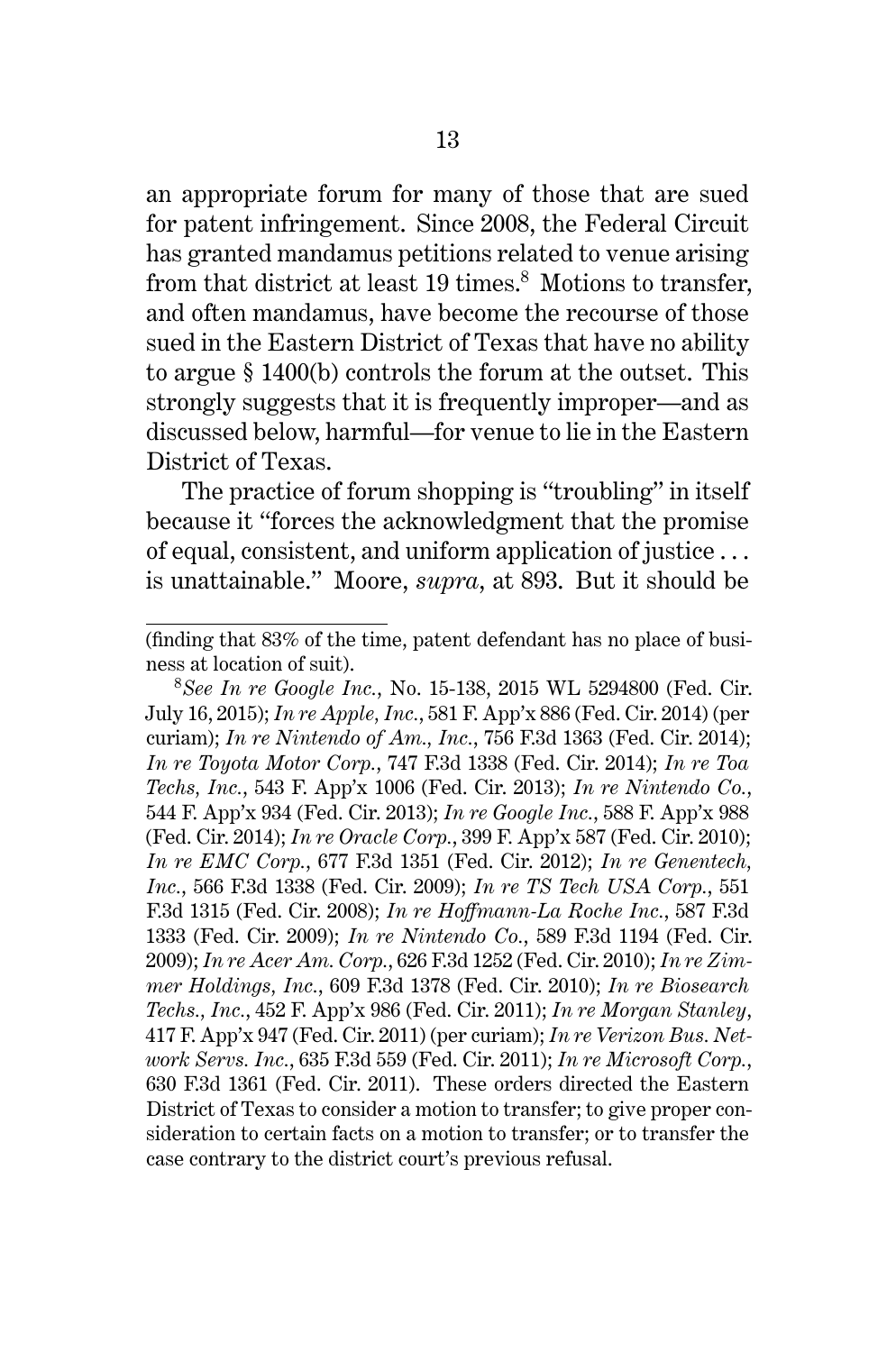even more troubling for at least two reasons: it opens up the possibility that courts have sought to attract patent owners by implementing friendly procedures; and it has demonstrable and substantive effects on outcomes of cases.

## **A. Scholarship Suggests that Patent Forum Shopping May Be Spawning Troubling Practices Among Courts**

If patent owners have their complete pick of the lot for forum, then courts seeking to expand their patent dockets may, consciously or not, implement procedures and practices favorable to patent owners. Indeed, several academic commentators contend that this very well may be happening today.

"Forum selling," described in Daniel Klerman and Greg Reilly's paper of the same name, refers to the phenomenon of judges creating procedural and substantive laws that favor patent owners, in order to attract cases to their district. Daniel Klerman & Greg Reilly, *Forum Selling*, 89 S. Cal. L. Rev. 241, 243 (2016).<sup>9</sup> Klerman and Reilly find significant evidence that the Eastern District of Texas has engaged in forum selling. *Id.* at 247–70; *see also id.* at 277–80 (rebutting alternative explanations); Anderson, *supra*, at 659–66 (similarly discussing judicial incentives to attract patent cases).

<sup>9</sup>Several scholars hypothesize as to court motivations for engaging in forum selling, and identify evidence supporting these motivations. *See id.* at 270–77; Anderson, *supra*, at 661–65. Regardless of actual motivations, the mere possibility that courts engage in forum selling is so detrimental to public confidence in our judicial system that courts should take measures to avoid even the appearance of forum selling.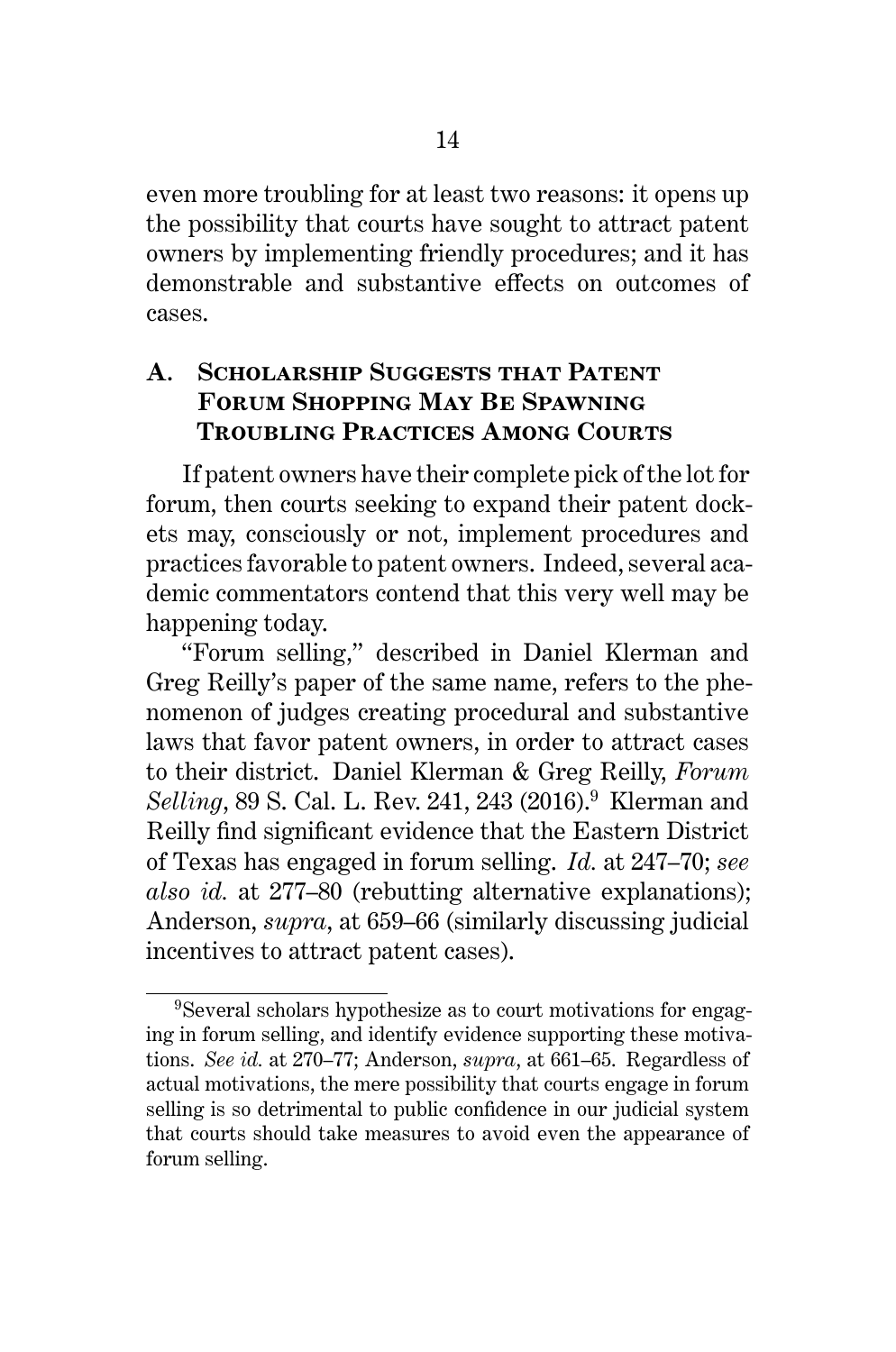Many judges in the Eastern District of Texas have adopted certain procedural and substantive rules that benefit patent owners—particularly those with weak patents and no products—to the detriment of small innovators and those accused of infringement. These rules drive up costs to defendants and work to increase settlement pressure untethered to the merits of a particular claim for patent infringement.

For example, two judges of that district—who collectively in 2015 heard almost 40% of district court patent cases in the country10—until very recently forbade parties from moving for summary judgment absent prior permission from the court. *See Sample Docket Control Order for Patent Cases Assigned to Judge Rodney Gilstrap* 4 (Nov. 2015) [hereinafter *Gilstrap DCO*], URL *supra* p.  $xi^{11}$ . These judges also continue to require the production of all relevant documents without regard to the needs of the case in light of such things as resources or amounts in controversy, and without request from the other side, despite recent changes and clarifications made to Federal Rule of Civil Procedure 26. *See Sample Discovery Order for Patent Cases Assigned to Judge Rodney Gilstrap* 3 (July 2016), URL *supra* p. xi. The judges furthermore limit the ability of a party to move for a stay pending the disposition of a summary judgment motion or a motion to dismiss. *Gilstrap DCO*, *supra*, at 5.<sup>12</sup>

<sup>10</sup>*See* Brian C. Howard, *Lex Machina 2014 Year in Review* 1, 15 (2014), *available at* URL *supra* p. ix.

<sup>&</sup>lt;sup>11</sup>Judge Schroeder's standing orders also previously contained the same relevant rules as Judge Gilstrap's standing orders. Judge Schroeder's orders may be found at *Docket Control Order* (July 6, 2015), URL *supra* p. ix.

 $^{12}$ It is likely that many, if not all, of these requirements are inconsistent with the Federal Rules of Civil Procedure. *See* Fed. R. Civ. P.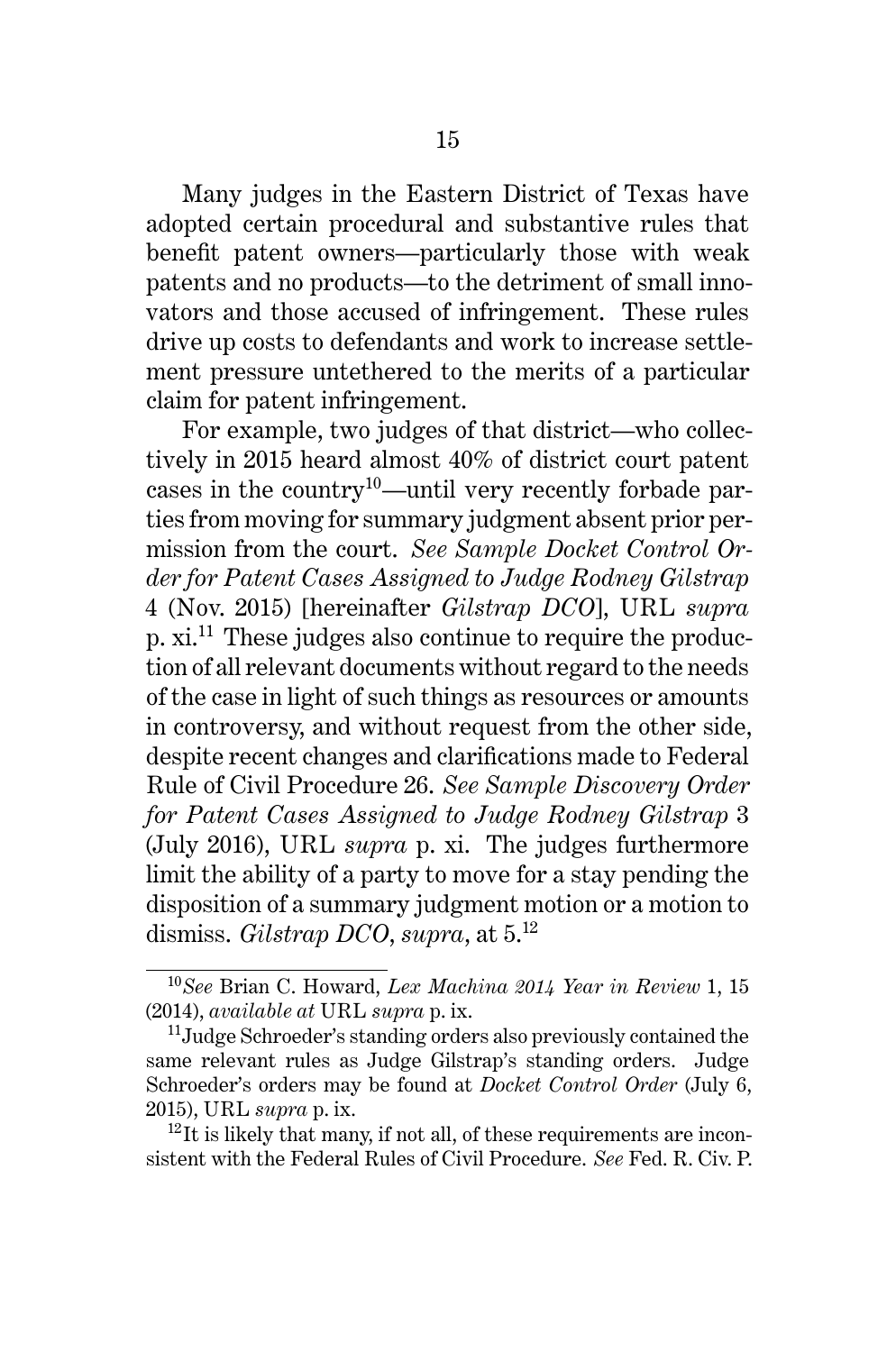These rules, although facially neutral, give significant advantages to patent owners with minimal assets, dubious patents or infringement claims, or a goal of extracting undeserved settlements. $^{13}$  Non-practicing entities whose sole business is asserting patents—those given broad latitude by the rule of *VE Holding* and insulated by the rule of *Red Wing Shoe*—often have little by way of documents to produce, making the burden of automatic, virtually unlimited document discovery fall primarily on the accused infringer. Similarly, roadblocks to summary judgment and motions to stay favor those with weak patents or claims of infringement, who often seek to delay merits decisions while simultaneously increasing litigation costs on defendants, in order to extract settlements that, although significant, still fall below the cost of trial.

If the meaning of "resides" in § 1400 were restored to its original and unchanged intent, the ability of patent owners to forum shop would be undercut. Importantly, courts could not "compete" for patent litigation as choice

<sup>12, 26, 56 &</sup>amp; 83. With respect to the judges' previous rules regarding moving for summary judgment, the Eleventh Circuit has specifically held that an "advance screening" requirement violates both substantive and procedural rights. *See Brown v. Crawford County*, 960 F.2d 1002, 1006–10 (11th Cir. 1992). Also, the rigid and remarkably broad discovery rules contradict the requirement that "the court must limit the frequency or extent of discovery" in appropriate situations, Fed. R. Civ. P. 26(b)(2)(C), and the requirement that discovery "be proportional to the needs of the case," *id.* at 26(b)(1). It can be hypothesized that one reason the judges' rules have gone unchallenged is that denials of summary judgment and general discovery orders are generally not appealable, and mandamus is a rare remedy. *See* Klerman & Reilly, *supra*, at 302 n.338.

<sup>&</sup>lt;sup>13</sup>The dearth of declaratory judgment filings in the Eastern District of Texas suggests that accused infringers also believe that the jurisdiction's rules are unfavorable. *See* Klerman & Reilly, *supra*, at 277–78.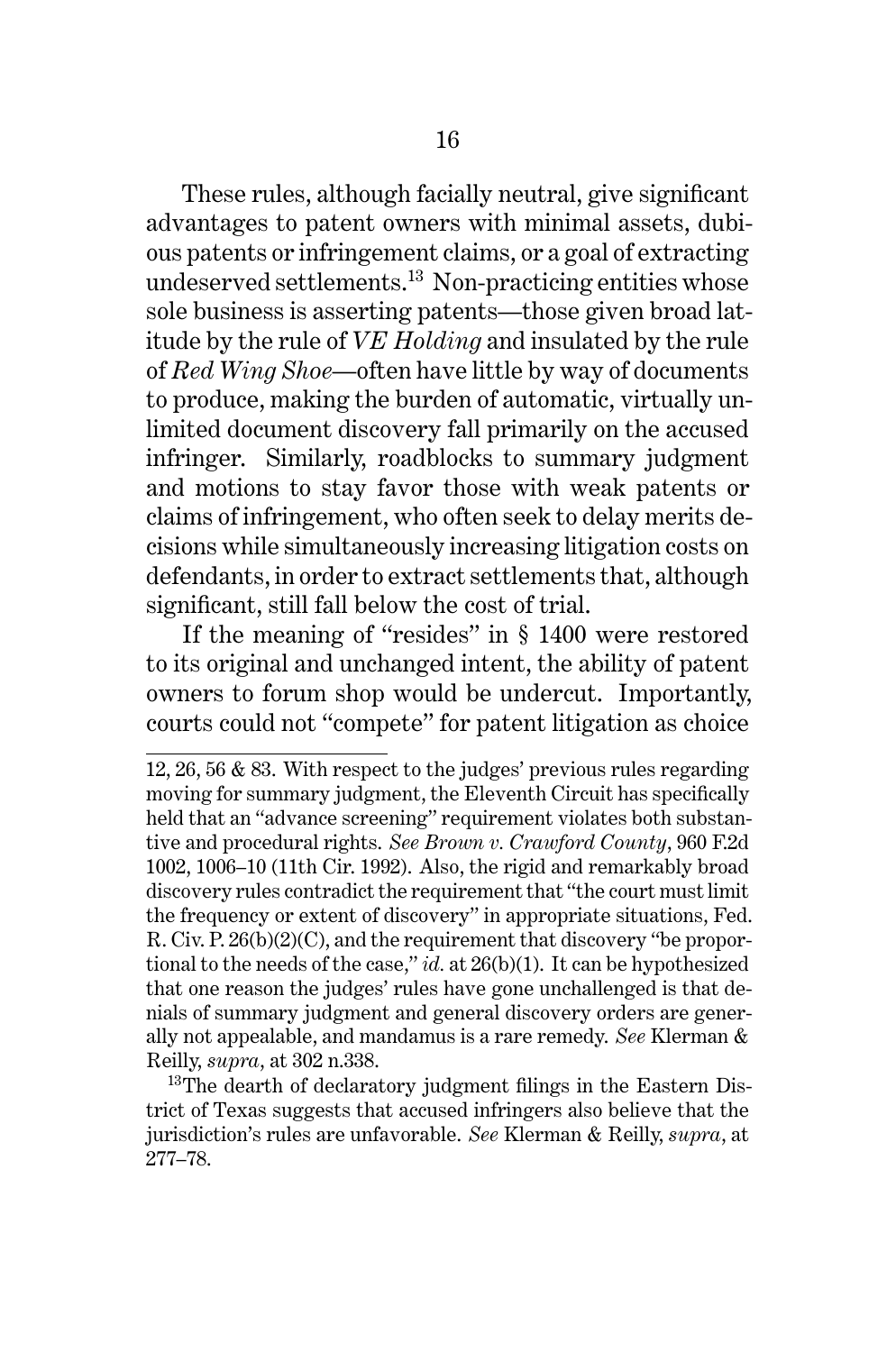of forum would likely be dictated by factors controlled by general business advantage and not litigation advantage. The negative incentive structure caused by *VE Holding* suggests the error in that case.

# **B. PRIOR CASES DEMONSTRATE THAT UNlimited Venue Produces Substantive Outcomes Unfairly Favoring Patent Asserters**

The reality of today's patent litigation shows exactly how important venue has become. Case studies of patent owner litigation strategies provides strong evidence that patent owners take advantage of nationwide venue and specifically seek out districts such as the Eastern District of Texas in order to leverage litigation advantages that may not otherwise accrue based on merit.

1. Cases show that patent owners have used forum choice to obtain favorable substantive results.

Eclipse IP is a high-volume repeat patent assertor. Between 2010 and 2014, Eclipse IP filed over a hundred lawsuits in the Central District of California. Scheduling Conference Proceedings at 1, *Eclipse IP LLC v. PayBy-Phone Techs., Inc.* ("*PayByPhone*"), No. 2:14-cv-154 (C.D. Cal. May 29, 2014). Judge Wu, of that district, found that Eclipse IP "appears to generally seek modest lump-sum licensing payments," perhaps suggesting that "Eclipse is leveraging the cost of litigation, rather than the strength of its patents." *Id.* Judge Wu subsequently stated that he was "concerned that at least some of the Eclipse Cases have the potential for resolution to be driven primarily by the costs of defense." Order Coordinating and Staying Cases at 2, *PayByPhone*, No. 2:14-cv-154 (June 10, 2014). Consequently, he stayed all but a small portion of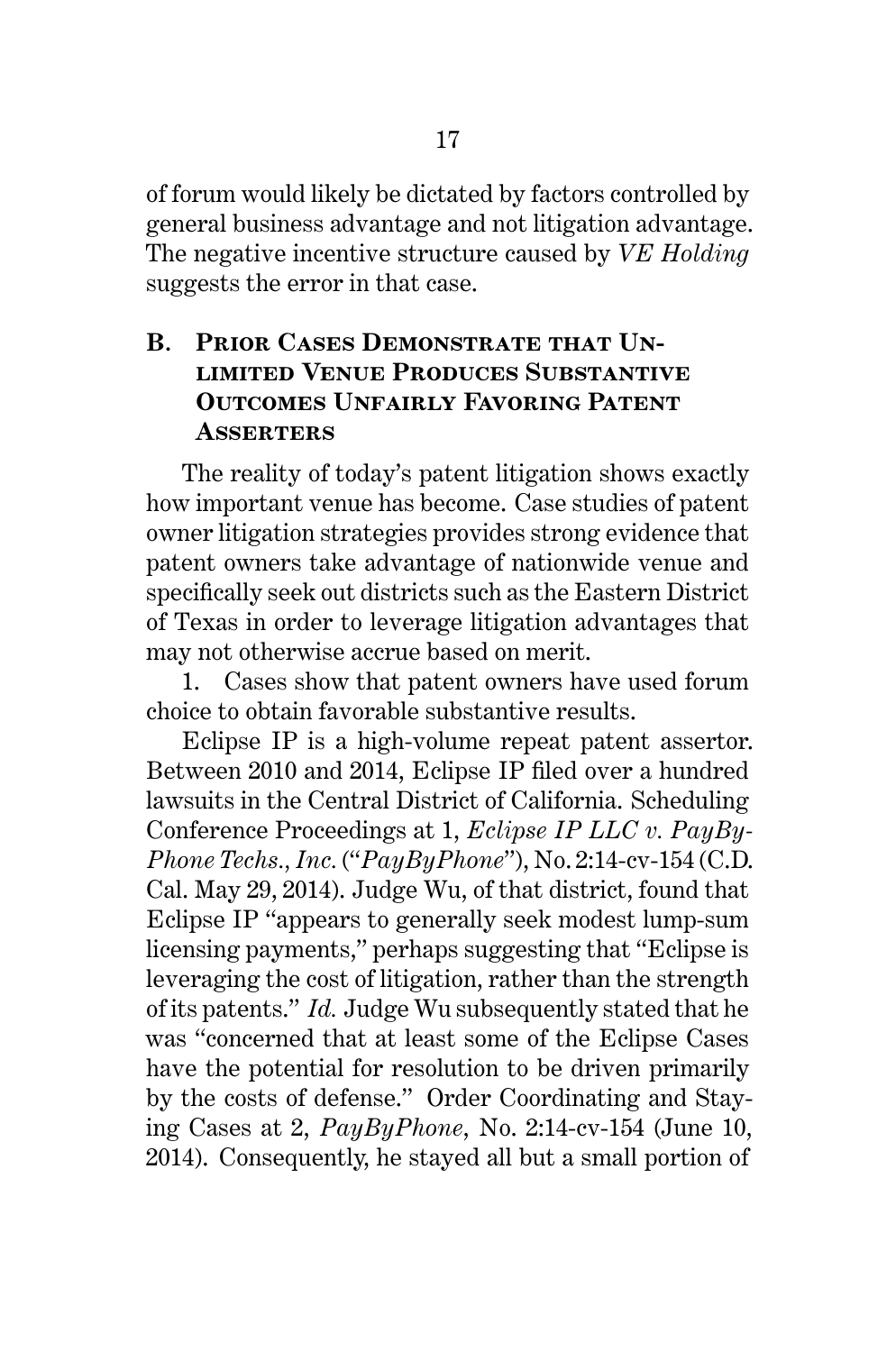the cases, and ordered Eclipse IP to file a notice of related cases for any further cases filed related to the same patents. *Id.* at 2–3.

In only three months from issuing that order, Judge Wu invalidated claims from three different Eclipse IP patents on a motion to dismiss, holding that they claimed ineligible subject matter and failed to meet the requirements of 35 U.S.C. § 101. *See* Ruling on Motion to Dismiss for Lack of Patentable Subject Matter, *PayByPhone*, No. 2:14-cv-154 (Sept. 4, 2014) (captioned *Eclipse IP LLC v. McKinley Equip. Corp.*).

Rather than appealing the merits of that now-final order, Eclipse IP apparently attempted to jurisdictionally end-run around it. Using familially-related<sup>14</sup> patents, Eclipse IP filed another round of 53 lawsuits. None were filed in the Central District of California; 40 were filed in the Eastern District of Texas.<sup>15</sup>

One Texas defendant moved to dismiss Eclipse IP's suit, arguing that the claims at issue in Texas were "materially indistinguishable" from those invalidated by Judge Wu and similarly failed to meet the requirements of § 101. *See* Pro-Source's Motion to Dismiss for Failure to State a Claim at 1, *Eclipse IP, LLC v. Pro-Source Performance*

<sup>&</sup>lt;sup>14</sup>A patent owner may, under certain circumstances, obtain a socalled "continuation" patent that is generally similar in content and legal treatment to the original patent. *See* 35 U.S.C. § 120. However, a legal determination as to the original patent will not necessarily affect the continuation, which is what allowed Eclipse IP to assert patents in a second forum after the Central District of California had invalidated others. *Cf. SRI Int'l, Inc. v. Internet Sec. Sys., Inc.*, 511 F.3d 1186, 1198 (2008) (of several familially-related patents, holding one anticipated by prior art and others not).

<sup>15</sup>*Amici* determined this by searching PACER for cases filed with "Eclipse IP" as plaintiff and "patent" as nature of suit.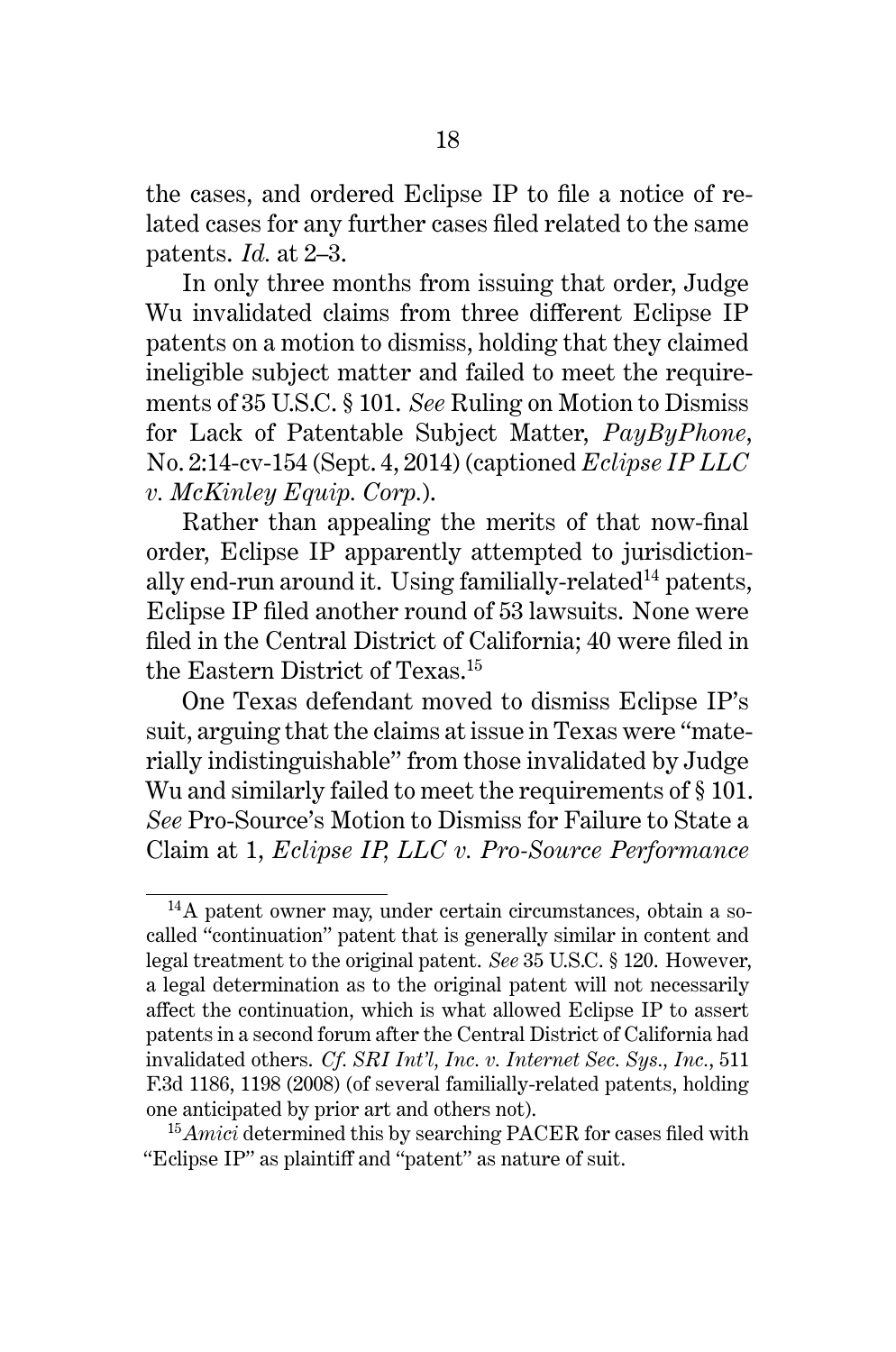*Prods., Inc.* ("*Pro-Source*"), No. 2:15-cv-363 (E.D. Tex. June 11, 2015).

Eclipse IP moved to strike the motion, arguing it was not allowed by Judge Gilstrap's rules. *See id.*; Emergency Motion of Plaintiff Eclipse IP LLC to Strike Defendant Pro-Source Performance Products, Inc.'s Motion to Dismiss at 2, *Pro-Source*, No. 2:15-cv-363 (June 24, 2015).<sup>16</sup> Though the motion to strike was denied, *see* Order Denying Motion to Strike, *Pro-Source*, No. 2:15-cv-363 (July 6, 2015), the principal motion, as well as several "me-too" motions filed by other defendants, languished for months. In the interim, the parties engaged in significant discovery, and were required to complete substantially all document discovery. *See* Docket Control Order, *Eclipse IP LLC v. Alfa Vitamin Labs, Inc.*, No. 2:15-cv-353 (E.D. Tex. Aug. 24, 2015) (consolidated case with *Pro-Source*; setting case deadlines). Over time, each defendant settled as litigation costs mounted. On February 25, 2016, over 9 months after the first motion to dismiss was filed, the case ended when the last defendant settled. Order Granting Joint Motion to Dismiss, *Eclipse IP*, No. 2:15 cv-353 (Feb. 25, 2016). The court never ruled on any of the motions to dismiss. *Id.*

Eclipse IP's litigation activities are evidence of a desire to take advantage of the forum-specific procedural and substantive rules offered by the Eastern District of Texas. By filing in that district, Eclipse IP was able to execute on a goal of "leveraging the cost of litigation" to

<sup>16</sup>At the time, Judge Gilstrap did not allow defendants to file motions to dismiss that argued the patent failed to claim patentable subject matter, absent prior leave of court. This Judge's directive has since been superseded by a new procedure. *See* Michael C. Smith, *New ED Tex Tools for Handling Pre-Markman 101 Motions*, ED-Texweblog (Nov. 11, 2015), URL *supra* p. xi.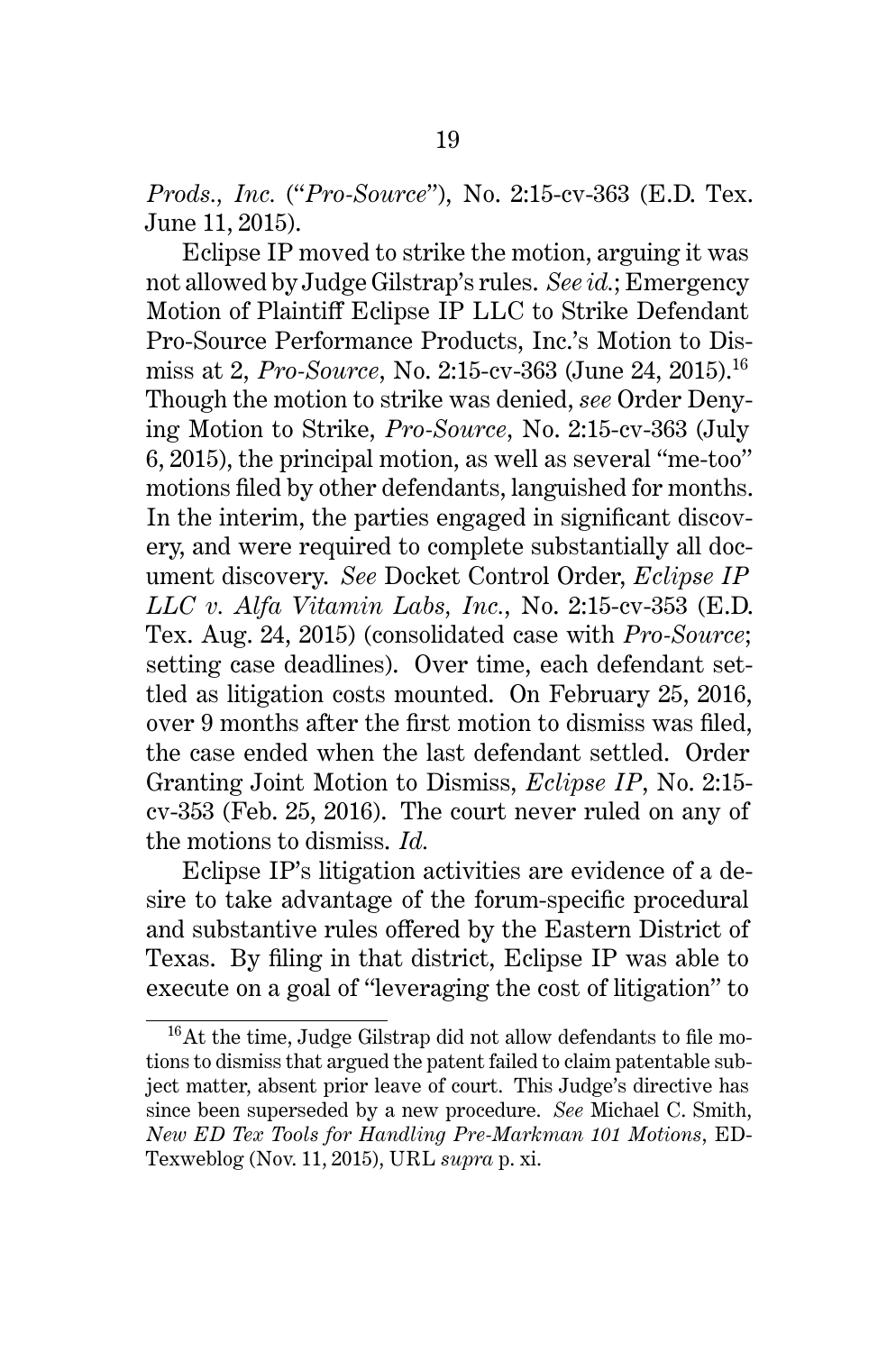obtain "modest lump sum payments," something it failed to do in the Central District of California.

2. Cases also show that patent owners choose the most costly and inconvenient fora for defendants.

Consider a situation where two small companies, one in Florida and another in California, are accused of separately infringing a patent. Most convenient to the defendants would be for the Florida company to be sued in Florida, and the California company to be sued in California. It might be reasonable for both companies to be sued in California, or both in Florida. But one would truly struggle to justify suing the California company in Florida and the Florida company in California.

Yet that is precisely what one patent owner did. Shipping and Transit, LLC is one of the most prolific patent lawsuit filers, having opened over 120 cases in the last twelve months.<sup>17</sup> The Florida-based patent asserter has in at least one instance sued a California-based ecommerce retailer in Florida, *see Shipping & Transit, LLC v. LD Prods., Inc.*, No. 9:16-cv-81040 (S.D. Fla. complaint filed June 21, 2016), and a Florida-based corporation in California, *see Shipping & Transit, LLC v. Neptune Cigars, Inc.*, No. 2:16-cv-03836 (C.D. Cal. complaint filed June 1, 2016).

The result is that both companies must now expend additional resources to defend their respective cases on the opposite coast of the country—a result likely to nudge those defendants toward settlement irrespective of the merits of the case. This is a result made possible only by an overbroad reading of the venue statute that results in

<sup>&</sup>lt;sup>17</sup>In the interest of disclosure, *amicus* EFF notes that it currently represents parties in litigation against Shipping and Transit, although in an action unrelated to those mentioned here.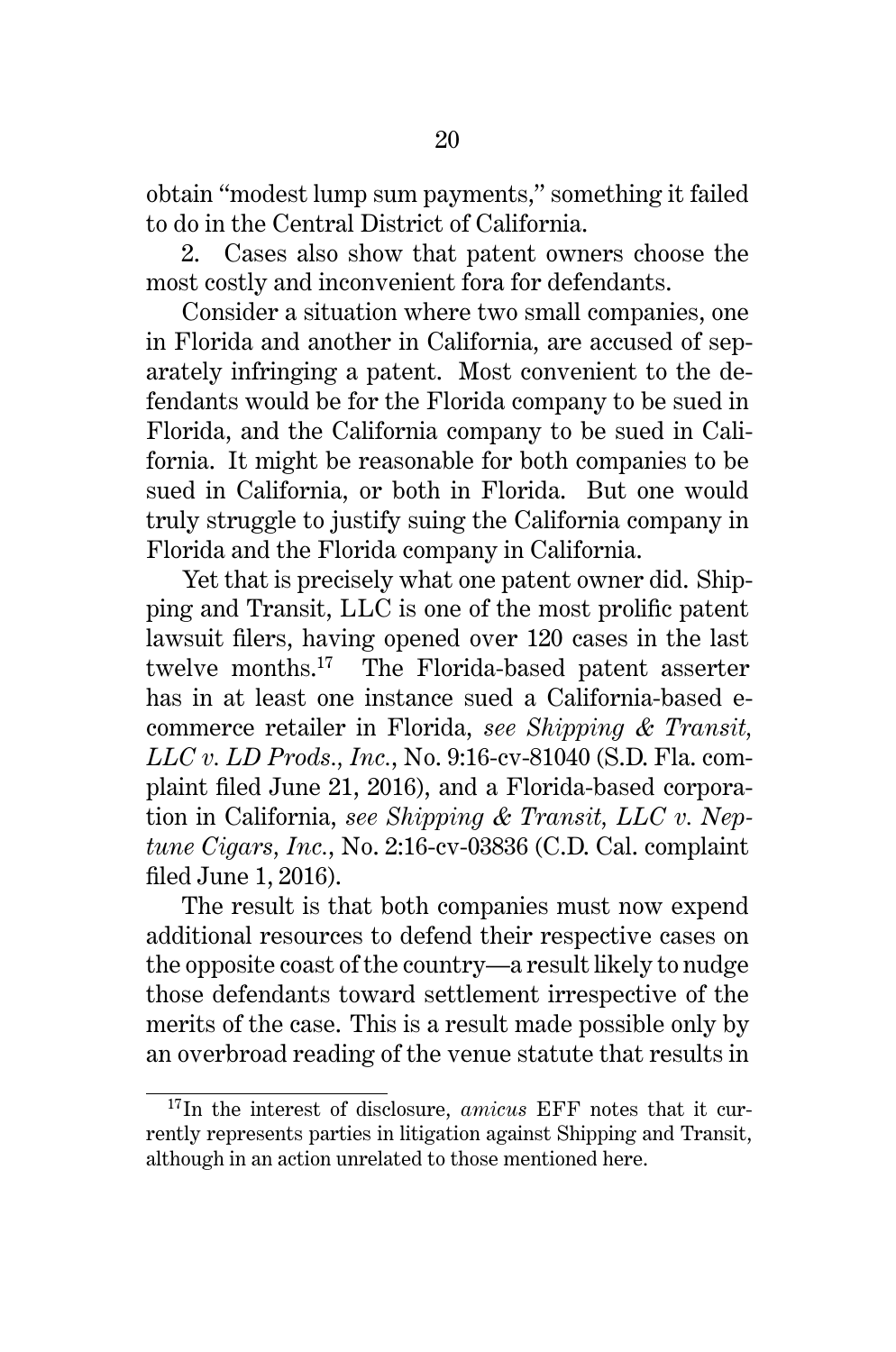dispensing considerations of fairness from the choice of forum.

## **III. Immediate Review of This Case Is Necessary to Prevent the Ongoing Harms of This Unproductive Gaming of Venue**

The ability of patent owners to manipulate venue so as to significantly increase costs on defendants—an ability highly constrained by the rule of *Fourco*, and undone by *VE Holding*—suggests Congress did not intend this massive shift in the meaning of its specific venue statute when it made a "miscellaneous" change to the wording of the general venue statute.

The effect of this venue free-for-all for patent owners especially harms small companies and American consumers. They are the ones least able to secure distant counsel, travel to a distant forum, and learn the procedures of a new jurisdiction. They are also the ones most likely to succumb to undue settlement pressure made only greater by patent owners' ability to exploit district court differences in procedural and substantive rules. Insofar as the viability of such companies and consumers is central to the economic and innovative output of this nation, it is especially important to ensure that venue rules work toward fairness and justice for all parties rather than toward unilateral benefits for some. Those interests of fairness and justice favor review of this case and a granting of a writ of certiorari.